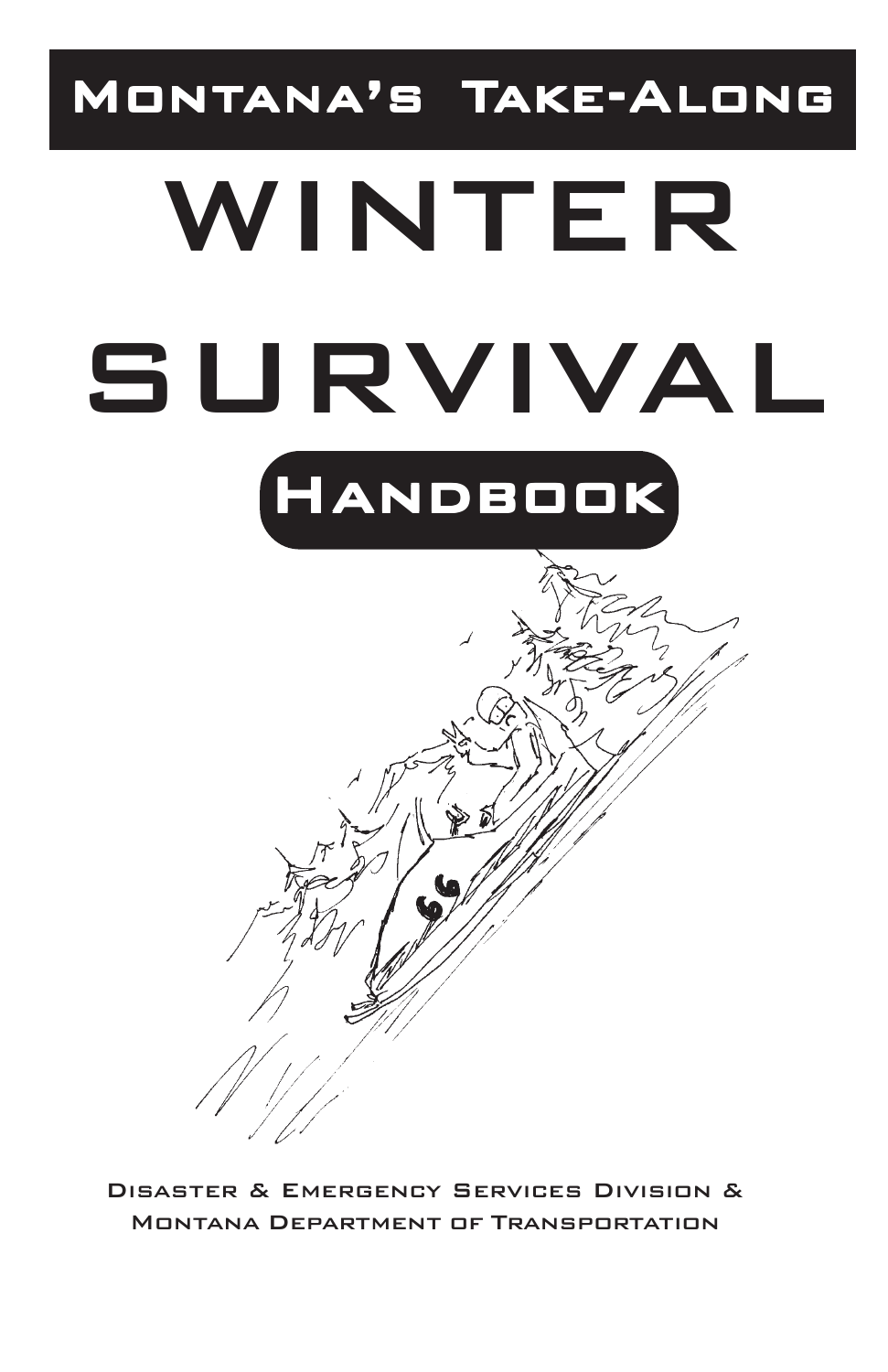# MONTANA'S TAKE-ALONG WINTER SURVIVAL HANDBOOK



Written by Larry Akers, Emergency Management Specialist

# **Co-Sponsored By:**



# **Disaster & Emergency Services**

**A Division of the Department of Military Affairs 1900 Williams St PO Box 4789 Helena MT 59604-4789**



serving you with pride

**Montana Department of Transportation**

**2701 Prospect Ave PO Box 201001 Helena MT 59620-1001**

April 2002 Fifth Edition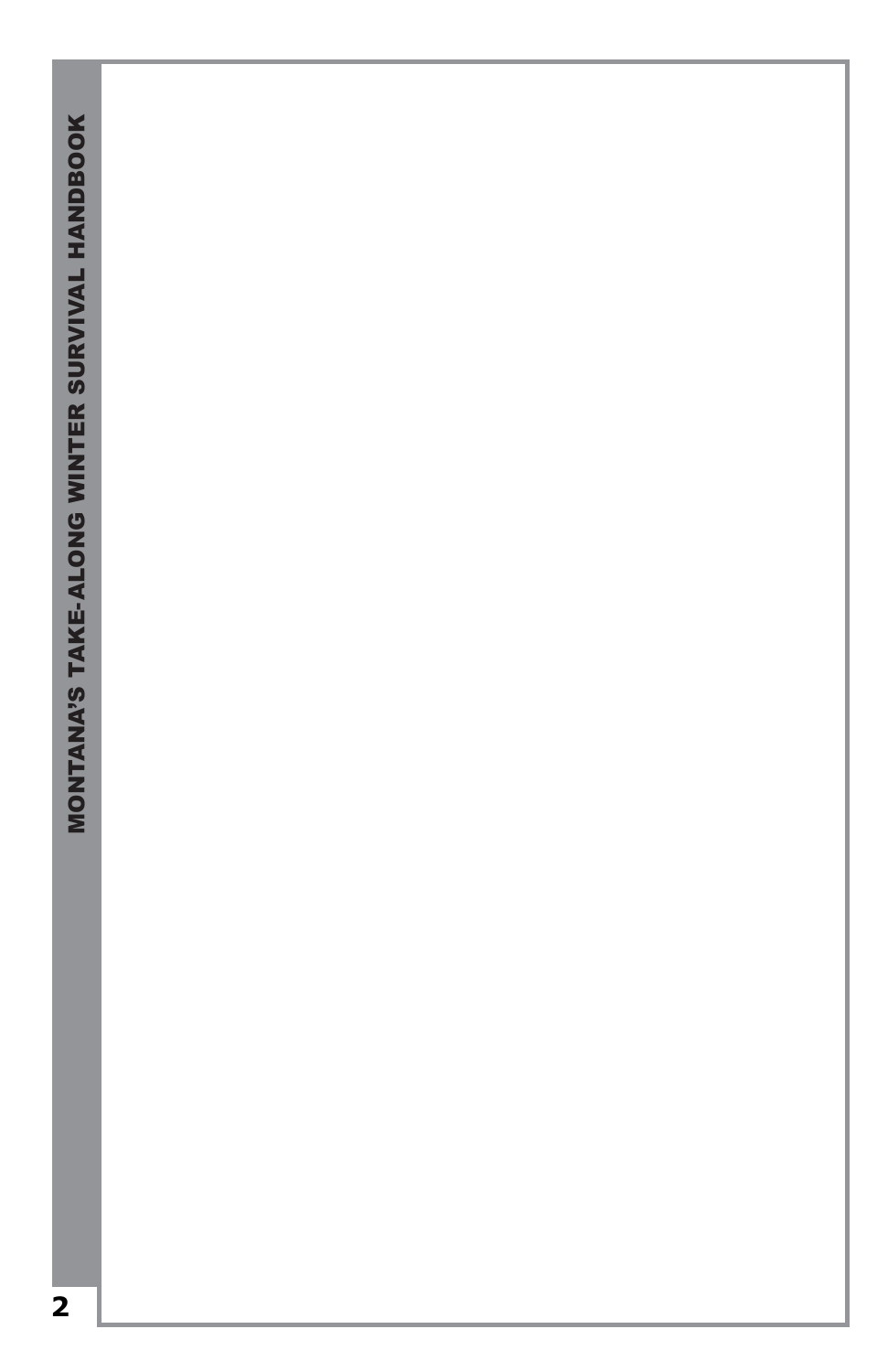# **Table of Contents**

| Montana Department of Transportation Reports 8 |
|------------------------------------------------|
|                                                |
|                                                |
|                                                |
|                                                |
|                                                |
|                                                |
|                                                |
|                                                |
|                                                |
|                                                |
|                                                |
|                                                |
|                                                |
|                                                |
|                                                |
|                                                |
|                                                |
|                                                |
|                                                |
|                                                |
|                                                |
|                                                |
|                                                |
|                                                |

For more copies of this book, contact your county Disaster and Emergency Services Office (listed in the government section of your telephone book) or call 800/714/7296.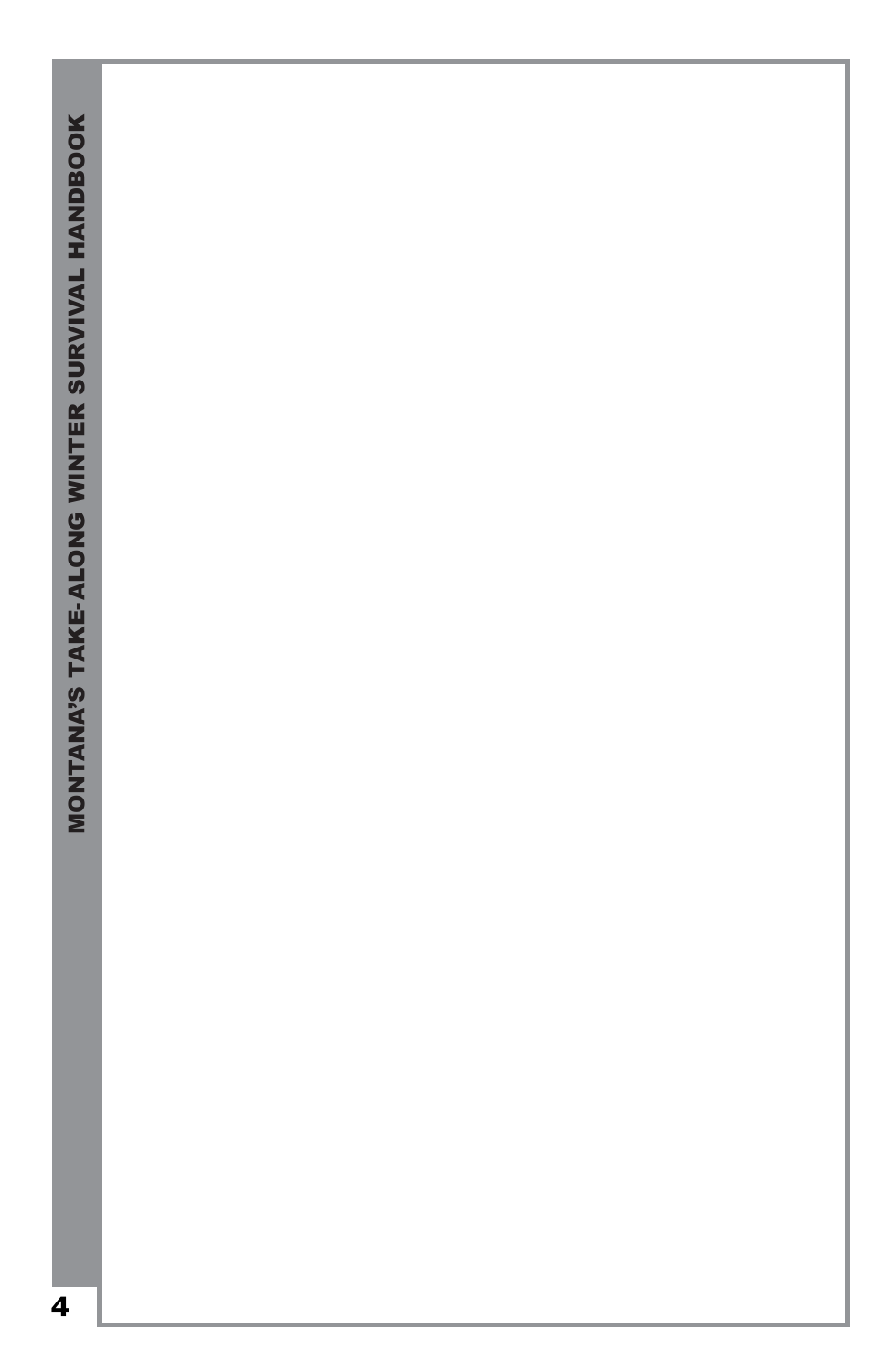#### **Introduction**

The intent of this publication is to provide basic survival information that can save lives.

The residents of Montana are great outdoors people, whether it's for work or for pleasure. Because of the size of The Big Sky State, Montanans do a great deal of traveling in the pursuit of their work and play. A large portion of this booklet is devoted to tips related to safe winter driving and what to do if stranded.

Did you know that a hubcap can save your life?

Each winter hundreds of thousands of Montana residents and visitors take to our winter wonderland in pursuit of the most fantastic hunting available anywhere. Our ski resorts and cross country trails are second to none. With the advent of the snowmobile and the all-terrain vehicle, remote areas are now only a short time away. But, when all this modern technology fails, it may be a very long walk out.

Do you know how to make a shelter with a jackknife and piece of string?

Ride along as we take you safely down the highway on a winter journey. Enjoy a snowy outing through Montana's breathtaking landscape, confident you have the gear to weather any storm. Allow us to give you some tips on weathering a storm at home, and some thoughts about caring for pets and one of Montana's greatest economic assets, her livestock.

It is with a great deal of pride that the Montana Division of Disaster and Emergency Services and the Montana Department of Transportation present this handbook.

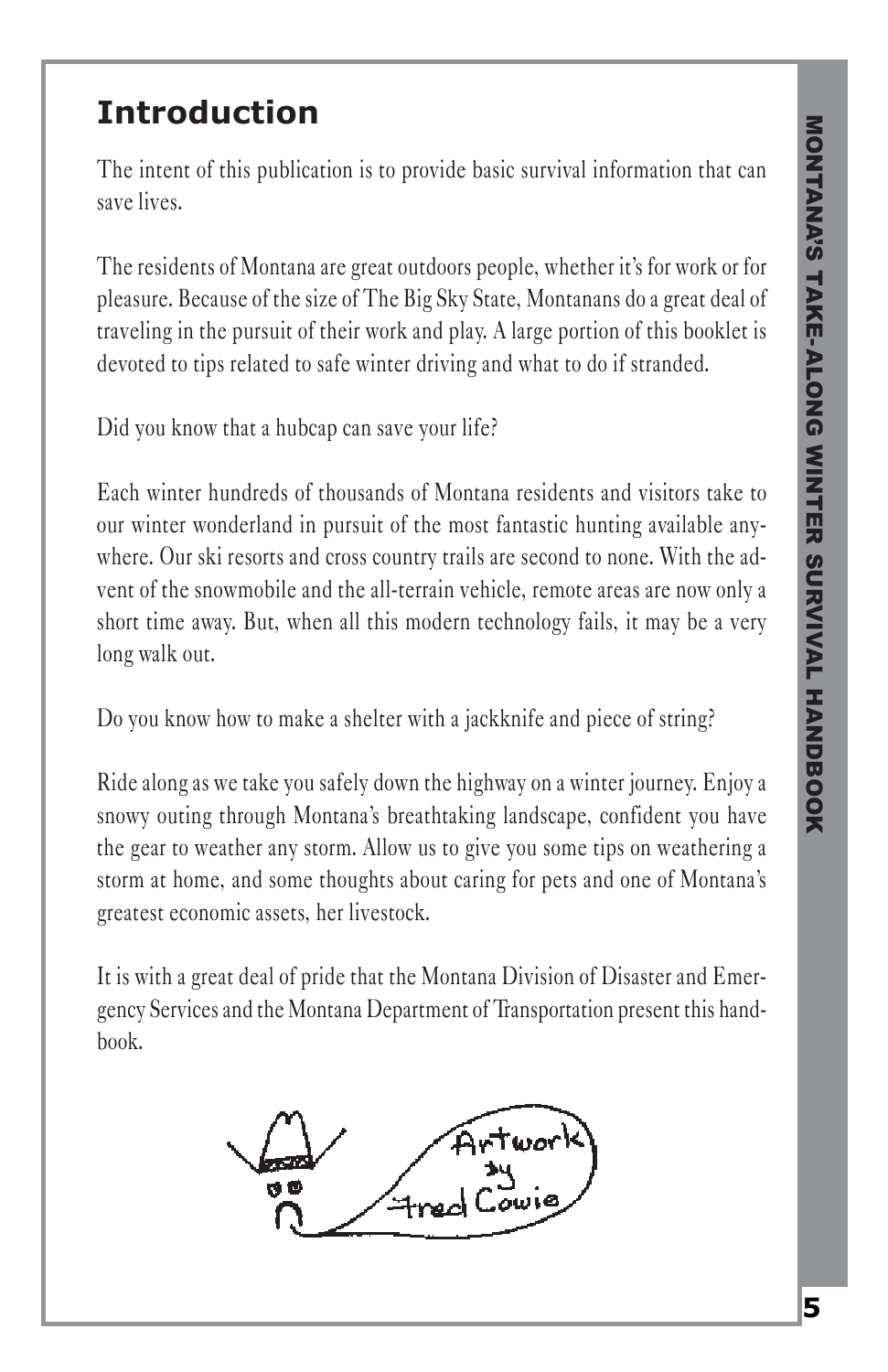#### **Montana Driving Hazards**

Montana has one of the highest highway fatality rates in the nation. Some of the very things that draw people to Montana pose driving hazards you need to be aware of.

- ~ *Most fatal crashes* involve a single vehicle leaving the road and overturning or hitting something.
- ~ In 1998 alone, over 500 drivers fell asleep at the wheel and were involved in crashes. Distances between towns can be long and travel can be monotonous. Take a break, whether at a community or a rest area. If you drink, have a sober designated driver.
- ~ Twenty to forty percent of all crashes occur under icy or snowy conditions. Severe weather and road conditions can happen in any month of the year.
- ~ The wildlife that draws so many visitors poses a formidable road hazard. Hundreds of collisions with animals occur each year. They're most common in early morning and late afternoon and evening when animals are moving from forage to cover.
- $\odot$  Night-time crash rates are much higher than those that occur during the day. Realize your headlights limit your sight distance. Adjust your speed to account for reduced visibility and the very real possibility of encountering an animal, a stalled vehicle, or other objects in your path.

#### **For all emergencies, dial 911 (statewide)!**

**If you drink, please do not drive, use a designated driver.**

**To report drunk, erratic or unsafe drivers call 800/525-5555 (Montana Highway Patrol. This is NOT a road report or general information number!)**

**According to Montana State Law, it is now mandatory that all passengers use seatbelts.**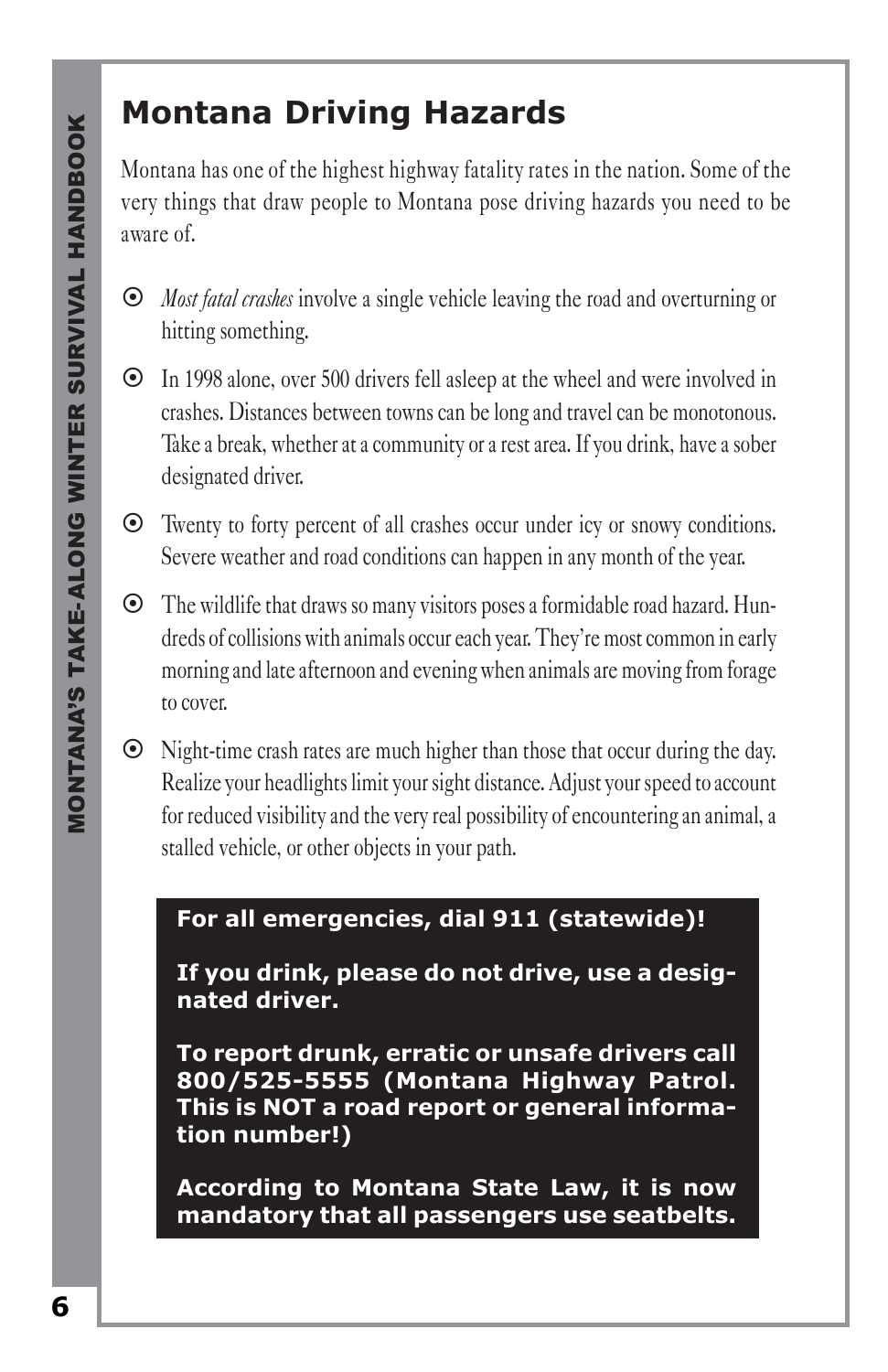#### **Warnings**

The winter wonderland that makes Montana so beautiful can also be life threatening. Winter blizzards, heavy snows, ice storms, freezing rain and high winds can be a serious hazard to our citizens, whether at work or play. One of the best defenses is to keep informed. By understanding and observing storm warnings, we can make adequate preparations to lessen the impact of hazardous weather on ourselves, our property, pets, and livestock. To take full advantage of weather forecasts, know the specific meaning of the terms commonly used:

- ~ **WATCH vs. WARNING:** These two terms cause more confusion than all the rest. A watch simply means that weather conditions are favorable for a storm, blizzard, tornado or whatever. A warning means, "It's here, partner."
- ~ **WINTER STORM WATCH:** Severe winter weather conditions may affect your area (freezing rain, sleet, or heavy snow).
- ~ **WINTER STORM WARNING**: Severe winter weather conditions are imminent.
- ~ **HEAVY SNOW WARNING:** A snowfall of at least six inches in 12 hours or eight inches in 24 hours is expected. (Heavy snow can mean lesser amounts where winter storms are infrequent.)
- ~ **BLIZZARD WARNING:** Considerable falling and/or blowing snow and sustained winds of at least 35 miles per hour are expected for several hours. Most of the snow in a blizzard is in the form of fine powdery particles which are whipped in such great quantities that at times visibility is only a few feet.
- ~ **HIGH WIND WARNING:** Sustained winds of at least 40 miles per hour or gusts of at least 50 miles per hour are expected to last for one hour. These thresholds are higher for the upper Yellowstone Valley and along the eastern front of the Rockies.
- ~ **WINTER WEATHER ADVISORY:**Weather conditions are expected to cause significant inconveniences and may be hazardous. If caution is exercised, these situations should not become life threatening.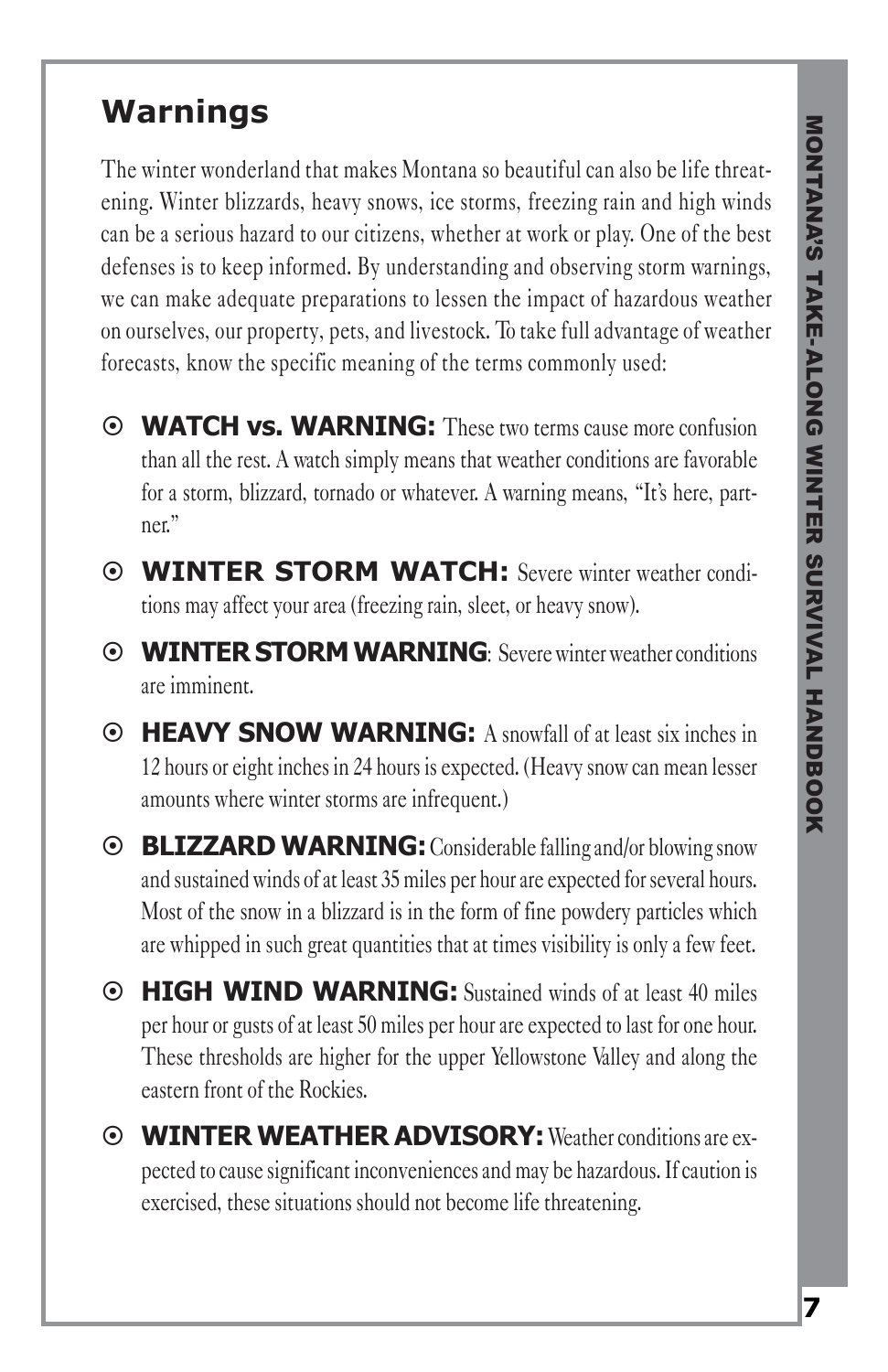#### 453-5469 **FOR CURRENT WEATHER INFORMATION**

| <b>National Weather Services (NWS)</b>              |  |
|-----------------------------------------------------|--|
| NWS Billings http://www.wrh.noaa.gov/billings/      |  |
|                                                     |  |
| NWS Glasgow http://www.wrh.noaa.gov/Glasgow/        |  |
|                                                     |  |
| NWS Great Falls http://www.wrh.noaa.gov/greatfalls/ |  |
|                                                     |  |
|                                                     |  |
|                                                     |  |
| NWS Missoula http://www.wrh.noaa.gov/missoula//     |  |
| For access to any NWS homepage in the United States |  |
| http://nimbo.wrh.noaa.gov/wrhq/nwspage.html         |  |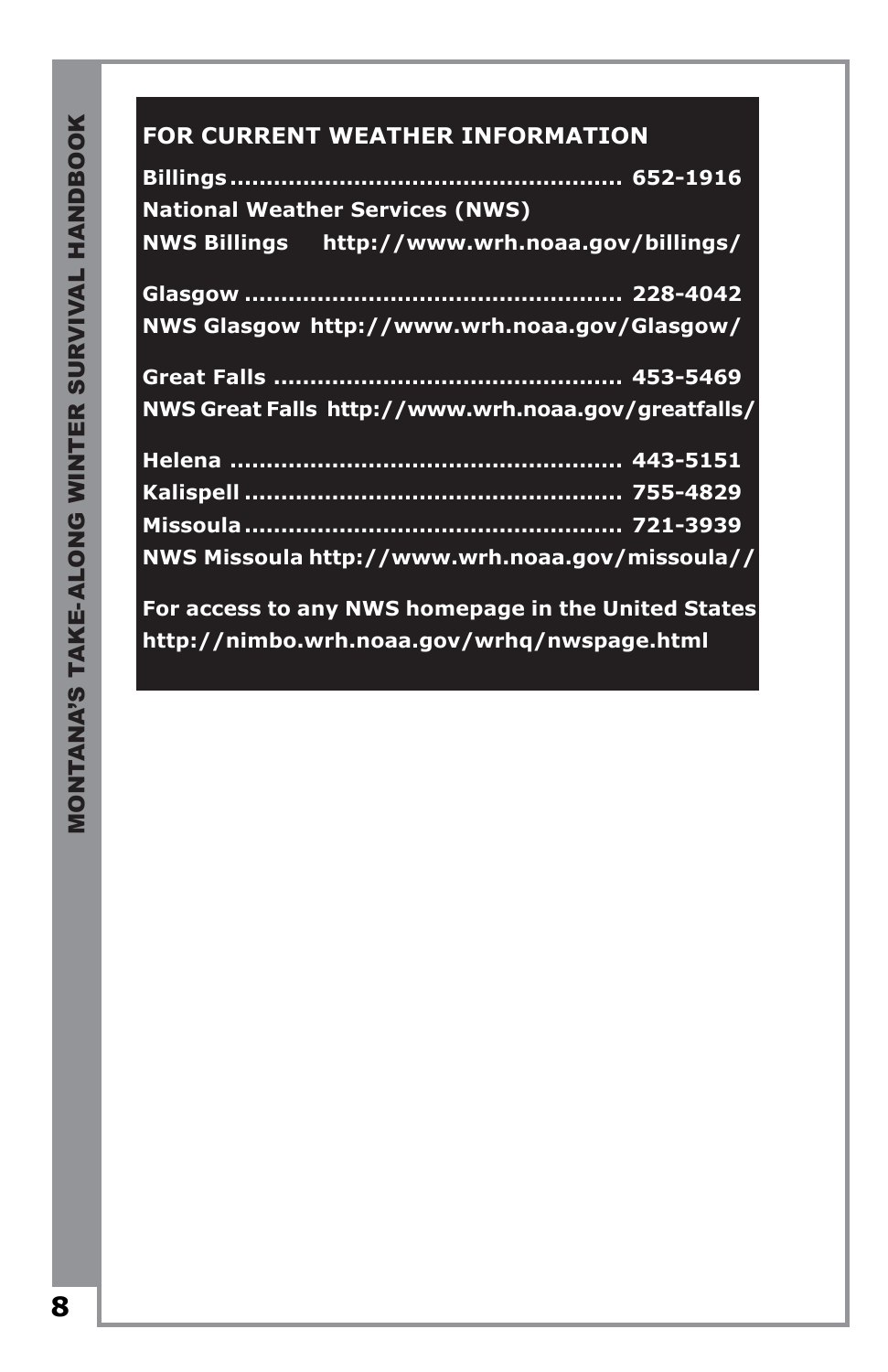#### **NOAA Weather Radio**

Newspaper, radio and television are all good sources of weather data. However, if you want the most accurate and timely information, go to the source itself. You can listen to a weather radio designed to pick up broadcasts of the National Oceanic and Atmospheric Administration (NOAA).

NOAA Weather Radio provides continuous broadcasts of the latest weather information directly from the National Weather Service Offices and these broadcasts are tailored for your specific area. A number of commercial manufacturers offer weather radios designed specifically for receiving NOAA's high frequency



transmissions. NOAA Weather Radio broadcasts can usually be heard as far as 40 miles from the transmission site.

#### **In Montana, there will soon be twenty-three stations.**

**The following NOAA weather frequencies are used in Montana (1-162.550 MHz, 2-162.400 MHz, 3-162.475 MHz, 4-162.450 MHz, 5- 162.500 MHz:**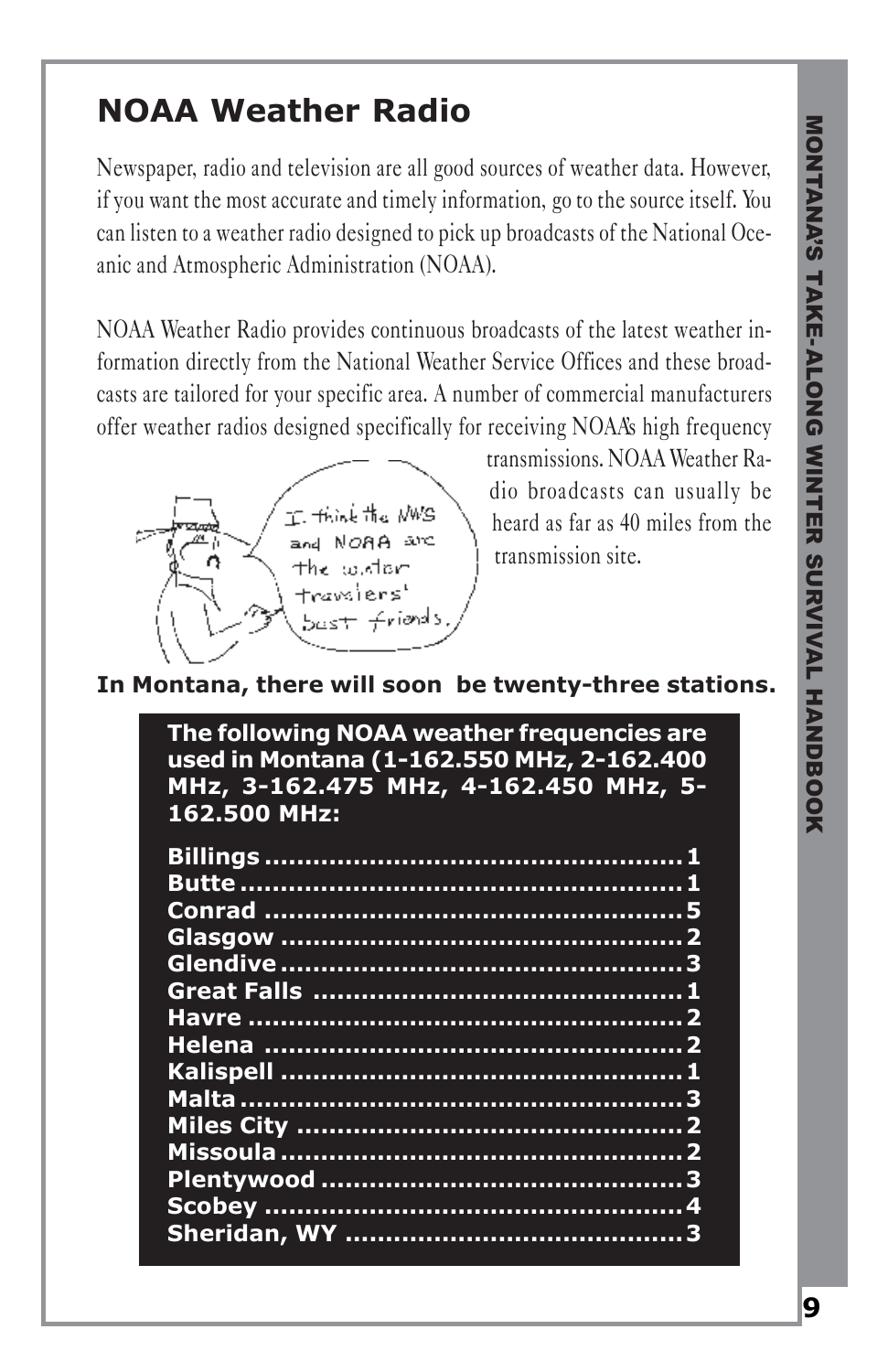# **MONTANA'S TAKE-ALONG WINTER SURVIVAL HANDBOOK** MONTANA'S TAKE-ALONG WINTER SURVIVAL HANDBOOK

# **Commercial/Public Radio Stations**

| Anaconda           | <b>KANA-AM</b>                   | 580           |
|--------------------|----------------------------------|---------------|
|                    | <b>KGLM-FM</b>                   | 97.7          |
| Baker              | <b>KFLN-AM</b>                   | 960           |
| Belgrade           | KGVW-AM<br><b>KSCY-FM</b>        | 640<br>96.7   |
| Belgrade/Bozeman   | <b>KXLB</b>                      | 107           |
| Billings           | <b>KBBB-FM</b>                   | 103.7         |
|                    | <b>KBEX-FM</b>                   | 105.1         |
|                    | <b>KBLG-AM</b>                   | 910           |
|                    | <b>KBUL-AM</b>                   | 970           |
|                    | <b>KCTR-FM</b>                   | 102.9         |
|                    | <b>KEMC-FM</b>                   | 91.7          |
|                    | <b>KGHL-AM</b><br>KGHL-FM        | 790<br>98.5   |
|                    | <b>KKBR-FM</b>                   | 97.1          |
|                    | <b>KMHK-FM</b>                   | 95.5          |
|                    | KMZK-AM                          | 1240          |
|                    | KRKX-FM                          | 94.1          |
|                    | KRSO-FM                          | 101.7         |
|                    | KRZM-FM                          | 96.3          |
|                    | <b>KURL AM</b>                   | 730           |
|                    | KYYA-FM<br><b>KZRY</b>           | 93.3<br>107.5 |
| Bozeman            | KBOZ-AM                          | 1090          |
|                    | KGLT-FM                          | 91.9          |
|                    | KOBB - AM                        | 1230          |
|                    | <b>KOBB-FM</b>                   | 93.7          |
|                    | <b>KMMS-AM</b>                   | 1450          |
|                    | KMMS-FM                          | 95.1          |
|                    | KPKX-FM                          | 97.5          |
| Butte              | KZLO-FM<br>KAAR-FM               | 99.9<br>92.5  |
|                    | <b>KBOW-AM</b>                   | 550           |
|                    | KMBR-FM                          | 95.5          |
|                    | <b>KMSM-FM</b>                   | 106.9         |
|                    | KOPR-FM                          | 94.1          |
|                    | <b>KUFM-FM</b>                   | 91.3          |
|                    | KXTL-AM                          | 1370          |
| Chinook            | <b>KRYK-FM</b>                   | 101.3<br>1400 |
| Deer Lodge         | <b>KDRG-AM</b><br>KORV-FM        | 96.5          |
| Dillon             | <b>KBEV-FM</b>                   | 98.3          |
|                    | <b>KDBM-AM</b>                   | 1490          |
| Glasgow            | KLAN-FM                          | 93.5          |
|                    | KLTZ-AM                          | 1240          |
| Glendive           | <b>KDZN-FM</b>                   | 96.5          |
|                    | <b>KGLE-AM</b>                   | 590           |
| <b>Great Falls</b> | KXGN-AM<br>KAAK-FM               | 1400<br>98.9  |
|                    | KEIN-AM                          | 1310          |
|                    | KGFC-FM                          | 88.9          |
|                    | <b>KLFM-FM</b>                   | 92.9          |
|                    | <b>KMON-AM</b>                   | 560           |
|                    | <b>KMON-FM</b>                   | 94.5          |
|                    | KQDI-AM                          | 1450          |
|                    | KQDI-FM<br>KTZZ-FM               | 106.1<br>93.7 |
|                    | <b>KXGF-AM</b>                   | 1400          |
| Hamilton           | <b>KBAZ-FM</b>                   | 96.3          |
|                    | KLYO-AM                          | 1240          |
|                    | <b>KXDR-FM</b>                   | 98.7          |
| Hardin             | KHDN-AM                          | 1230          |
| Havre              | KOJM-AM                          | 610           |
|                    | <b>KPOX-FM</b><br><b>KXEI-FM</b> | 92.5<br>95.1  |
| Helena             | <b>CARROLL RADIO</b>             | 88.5          |
|                    | <b>KBLL-AM</b>                   | 1240          |
|                    | <b>KBLL-FM</b>                   | 99.5          |
|                    | <b>KCAP-AM</b>                   | 1340          |

|                         | <b>KHKR-FM</b> | 104.1 |
|-------------------------|----------------|-------|
|                         | <b>KMTX-AM</b> | 950   |
|                         | <b>KMTX-FM</b> | 105.3 |
|                         | <b>KVCM-FM</b> | 103.1 |
|                         | <b>KZMT-FM</b> | 101.1 |
| Kalispell               | <b>KALS-FM</b> | 97.1  |
|                         | <b>KBBZ-FM</b> | 98.5  |
|                         | <b>KDBR-FM</b> | 106.3 |
|                         | <b>KGEZ-AM</b> | 600   |
| Kalispell/Whitefish     | KJJR-AM        | 880   |
| Kalispell               | <b>KKMT-FM</b> | 95.9  |
|                         | <b>KOFI-AM</b> | 1180  |
|                         | <b>KOFI-FM</b> | 103.9 |
| Laurel                  | <b>KBSR-AM</b> | 1490  |
| Lewistown               | <b>KLCM-FM</b> | 95.9  |
|                         | <b>KXLO-AM</b> | 1230  |
| Libby                   | KLCB-AM        | 1230  |
|                         | <b>KTNY-FM</b> |       |
|                         |                | 101.7 |
| Livingston              | <b>KPRK-AM</b> | 1340  |
| Malta                   | <b>KMMR-FM</b> | 100.1 |
| Miles City/Forsyth      | <b>KIKC-AM</b> | 1250  |
|                         | KIKC-FM        | 101.3 |
| Miles City              | <b>KATL-AM</b> | 770   |
|                         | <b>KKRY-FM</b> | 92.5  |
|                         | <b>KMTA-AM</b> | 1050  |
| Missoula                | <b>KBGA-FM</b> | 89.9  |
|                         | KGGL-FM        | 93.3  |
|                         | <b>KGRZ-AM</b> | 1450  |
|                         | KGVO-AM        | 1290  |
|                         | <b>KLCY-AM</b> | 930   |
|                         | <b>KMSO-FM</b> | 102.5 |
|                         | <b>KUFM-FM</b> | 89.1  |
|                         | <b>OR</b>      | 91.5  |
|                         | <b>KYIT-AM</b> | 1340  |
|                         | <b>KYSS-FM</b> | 94.9  |
|                         | KZOO-FM        | 100.1 |
| Plains                  | <b>KPLG-FM</b> | 91.5  |
| Plentywood              | KATO-AM        | 1070  |
|                         | KATO-FM        | 101.1 |
|                         | <b>KERR-AM</b> | 750   |
| Red Lodge               | <b>KMXE-FM</b> | 99.3  |
| Ronan/Kalispell         | <b>KORK-FM</b> | 92.3  |
| Scobey                  | <b>KCGM-FM</b> | 95.7  |
| Shelby/Conrad/Cut Bank  | <b>KSEN-AM</b> | 1150  |
|                         | <b>KZIN-FM</b> | 96.7  |
| Sidney                  | <b>KTHC-FM</b> | 95.1  |
| <b>West Yellowstone</b> | <b>KEZO-FM</b> | 92.9  |
|                         | <b>KWYS-AM</b> | 920   |
|                         | <b>KWYS-FM</b> | 102.9 |
| Williston, North Dakota | KEYZ-AM        | 660   |
|                         | KYYZ-FM        | 96.1  |
| WolfPoint               |                |       |
|                         | <b>KVCK-AM</b> | 1450  |
|                         | <b>KVCK-FM</b> | 92.7  |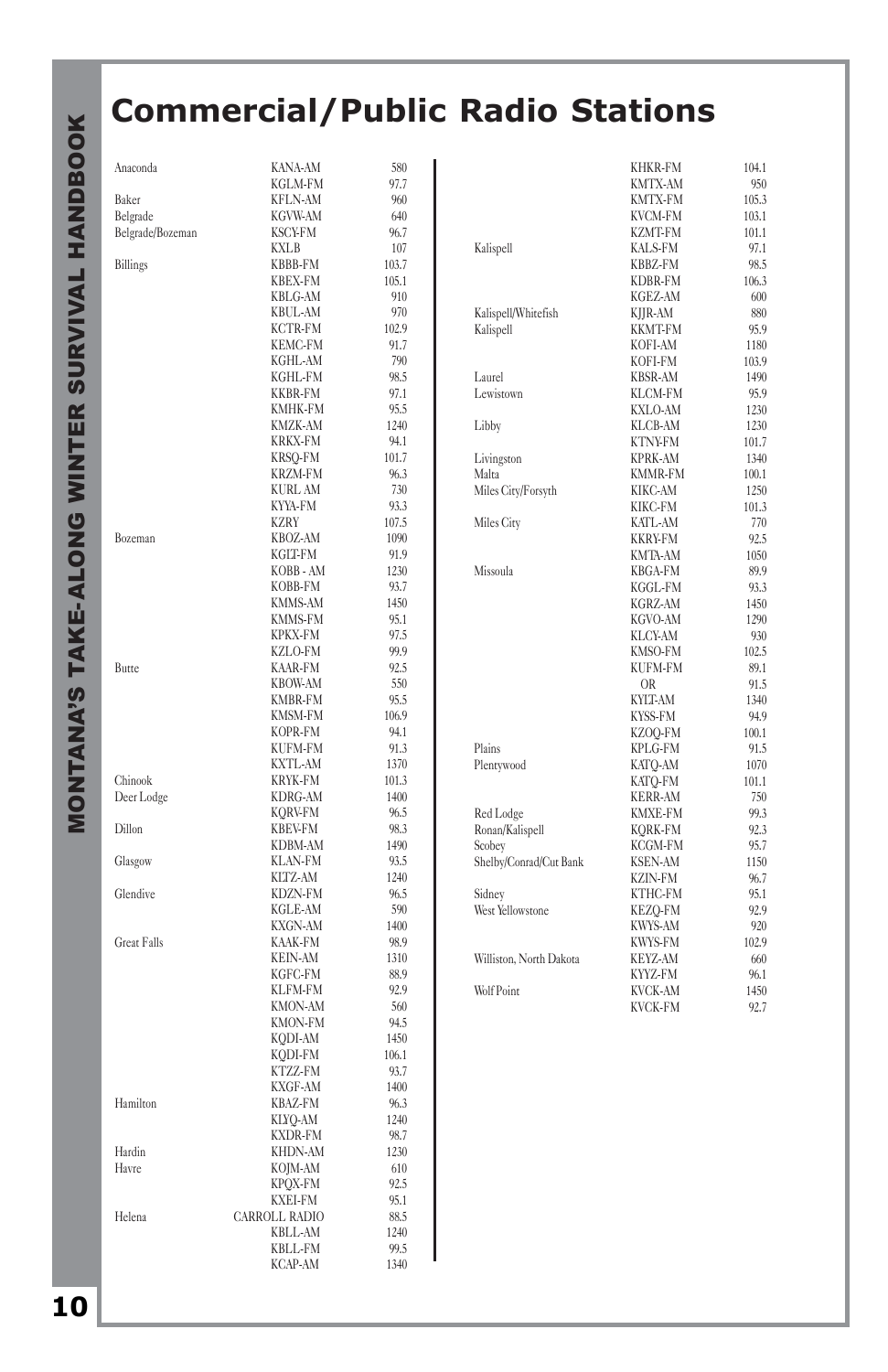#### **Taking Care of a Friend**

Your automobile can be your best friend or worst enemy, depending on your preparations. Many people totally ignore the maintenance of their car or pickup, which may cause a very untimely breakdown. Following good common sense and the manufacturer's preventive maintenance schedule will go a long way to prevent you from being stranded. Make sure everything on this check list is in a good state of repair all year.

- ~ **Cooling System:** Flush and protect the radiator and engine to well below zero.
- ~ **Heater, Defroster, Wipers:** These are not only for comfort but for safety as well. Check and repair before cold weather.
- ~ **Fuel System:** Replace fuel and air filters before cold weather. Keep water out of the system by using additives and by maintaining a full tank of gas.
- ~ **Battery & Ignition System:** Should be in top condition,with clean battery terminals. Minor deficiencies such as dirty battery terminals or old, worn parts will be greatly magnified in cold weather.



- ~ **Lights:** Front and rear should be checked for serviceability. These are safety features for you as well as those around you.
- ~ **Exhaust System:** Check for leaks and crimped pipes; repair or replace as necessary. Carbon monoxide poisoning is deadly and usually gives no warning.
- ~ **Tires:** Good tread is a must. Studded tires can be used in Montana from Oct. 1 until May 31. They are 218% better than conventional tires. Chains are 630% better than conventional tires. (See chart on Page 16).
- ~ **Brakes:** Check wear and fluid level. A brake which grabs on ice is a killer.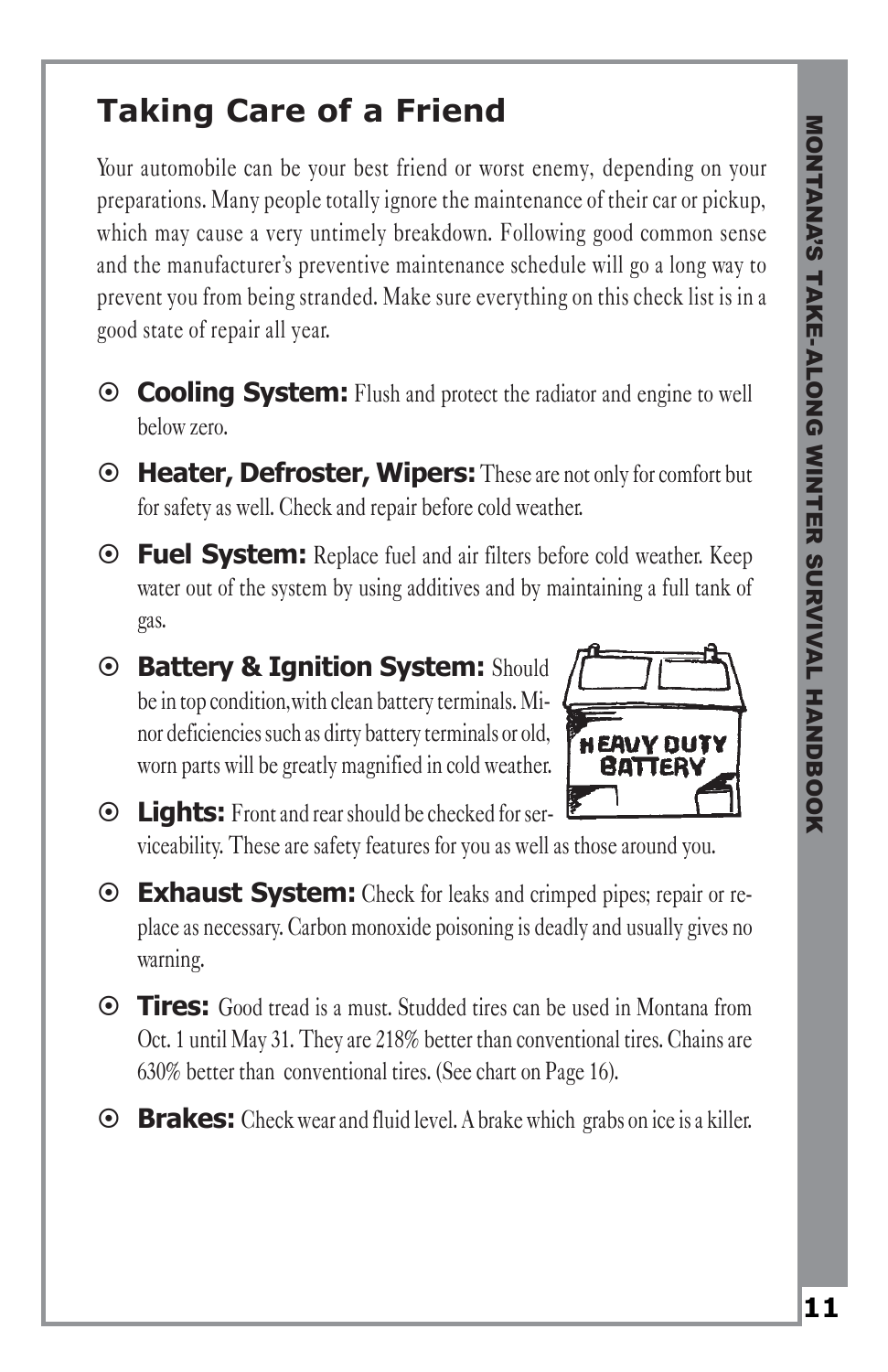# **Getting Going**

Even with the best maintained vehicle, winter conditions present a variety of aggravating problems. Sometimes the problems can start with trying to get into the car. Freezing rain or moisture and a sudden temperature drop can freeze locks. There are a number of lock thaw products on the market, most of which work best as a preventative measure. Try heating the key with a lighter. Another excellent source of heat is an electric hair dryer, (but don't let your spouse catch you).

### **Starting a Cold Car**

Starting it at below-zero temperatures is a terrible  $\epsilon$ thing to do to your car. In addition to a well-tuned engine and good fuel, heat is the best solution for



cold weather starting problems. Engine block heaters heat and some even circulate the water. They also keep the oil a little warmer, which greatly reduces engine start-up wear. Even leaving a trouble light on overnight under the hood can keep a little of the cold out.

If your car won't start and you must use it, you may require a battery boost. Check your battery fluid first. (If the fluid is frozen, chances are your battery is ruined and boost starting will not help.)

Next, find someone willing to help with a battery of the same voltage. Leave the battery caps off both batteries. Hook up the booster cables to the live battery first, then hook the positive cable to the positive post of the dead car. Last, hook the negative cable to a ground on the dead car (not the negative post); this will greatly reduce the chance of sparks and a resulting explosion.

Run the engine of the live car at fast idle for a few minutes, if possible, to partially charge the dead battery. Start the dead car and remove the cables in reverse order.

Use extreme caution with starting fluid. Most starting fluids contain ether, which is very volatile. It is best to have a fire extinguisher available if you attempt to use this product. In addition to the chance of fire, the ether has a tendency to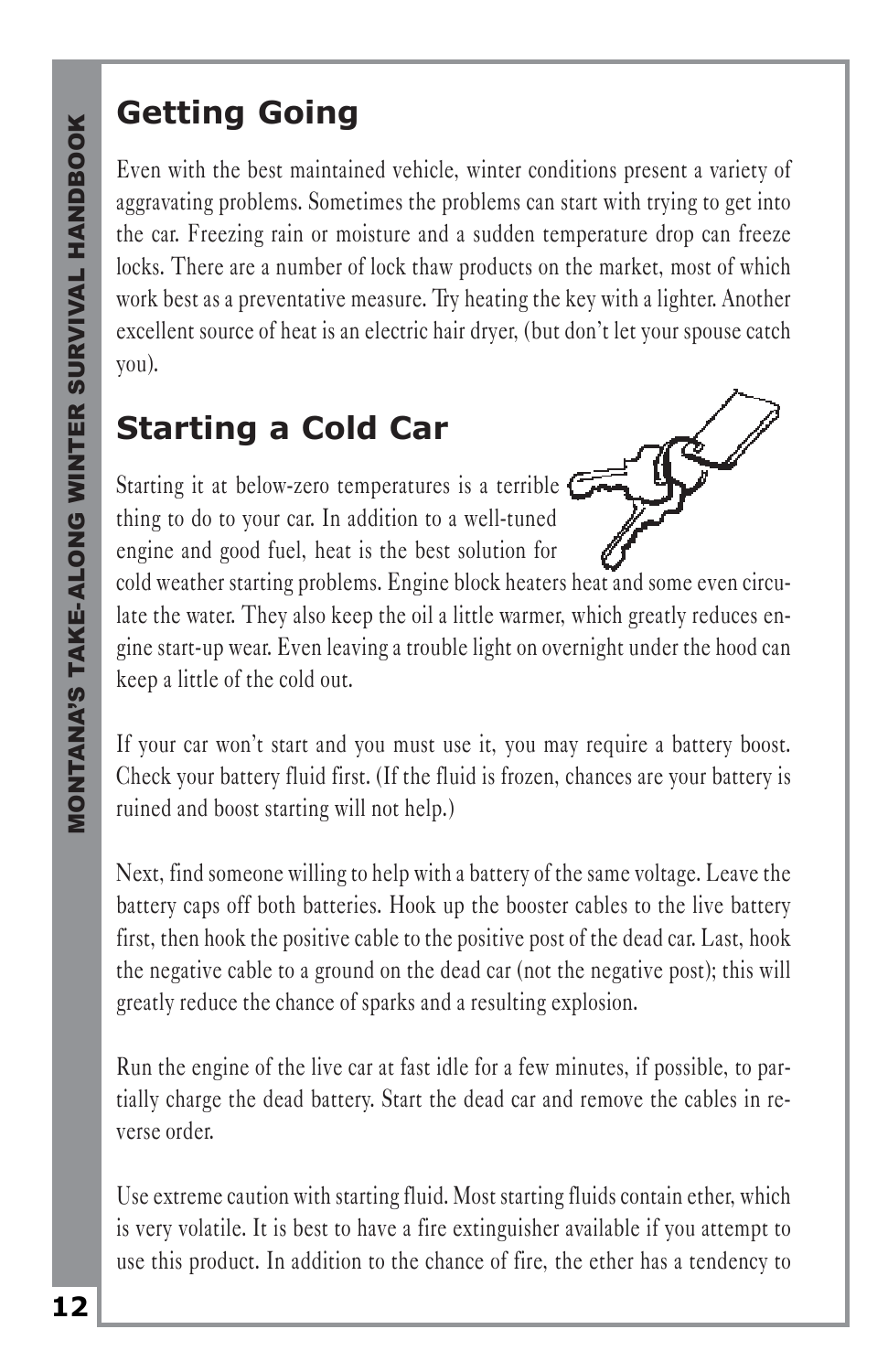wash the lubricant from the pistons, causing tremendous wear on the pistons and cylinder walls of an engine.

And now for a note about water in your fuel system. Water can enter the fuel system by condensation. There is also the possibility you may purchase fuel which has been contaminated with water. A solution to these problems is a product commonly called deicer; note, there's a difference between diesel and gas deicer. A good preventative measure is to periodically add a can to your fuel tank.

#### **Winter Driving Techniques**

Today, the number of four-wheel drive vehicles is at an all-time high in Montana. However, two-wheel drive passenger cars still top the vehicle registration lists. With the relatively salt-free environment of our state and the mechanical genius of our people, many of the older rear-wheel automobiles are still on duty. Driving characteristics vary greatly among 4X4, front-wheel drive and rear-wheel drive vehicles and are beyond the scope of this manual.

For our discussion, we shall deal primarily with the conventional rear-wheel drive truck or passenger car.

 $\odot$  When attempting to pull out or while going up a slippery hill, use the highest gear possible. This technique applies less power to the drive wheels resulting in less potential of wheel spin. Don't gun the motor! Once your wheels begin to spin, you are in trouble.

If you have good snow tires and chains, most hills can be negotiated. Coming down a slippery hill requires judicious use of the vehicle's gears. A lower gear can slow your momentum. This is good because you do not have to use the brake as often and there will be less chance of locking the wheels.

Caution must be used, however, as too low of a gear can cause too much back pressure in the engine, resulting in too much drag, which can also lock the drive wheels.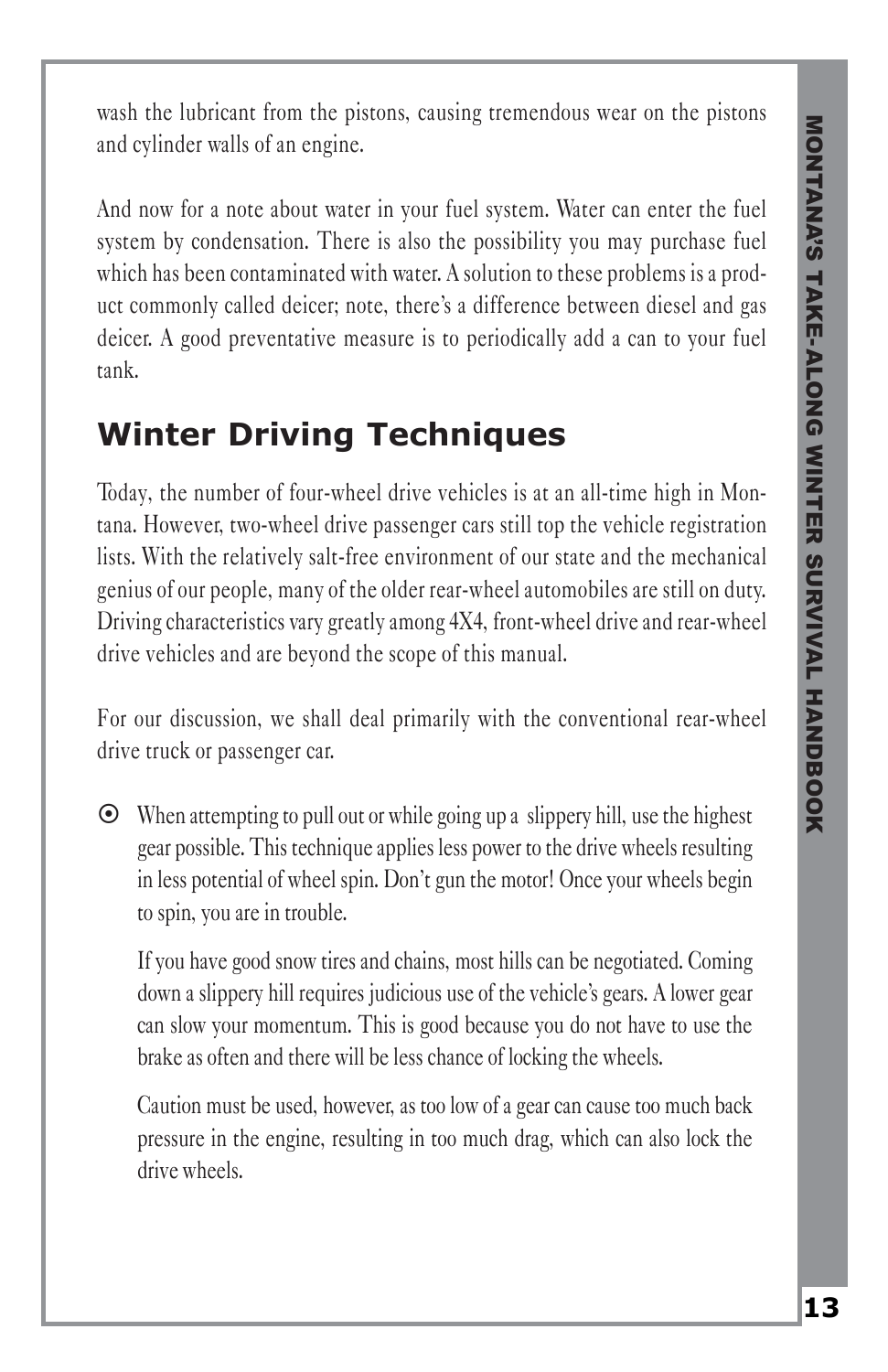$\odot$  Many of the new automobiles have an ingenious

safety feature called anti-lock brakes. These are designed to automatically pump the brakes to prevent wheel lock-up. Most vehicles on the road do not have this fea-



ture. If you do lose control, try pumping your brakes with short, repeated pumps instead of just pushing the pedal to the floor and holding it there.

If this method fails and it seems you are destined to hit something, you may have a choice. A nice snowbank is better than ramming another car or sliding through a crowded intersection.

- ~ Winter driving is different from summer driving in other respects. Ruts may form in the snow and ice and cause problems. Once in the rut, it is difficult to steer out of it. In an attempt to steer out of a rut, you may be thrown out of control in another direction. High centering your vehicle can also result from ruts or snow build-up under your car.
- ~ Winter roadway width is usually narrower due to snow build-up. In this case, you do not have much margin for error in passing or meeting cars from the opposite direction.
- $\odot$  Roads that are intermittently dry and icy pose very interesting and dangerous driving problems. This situation calls for extreme caution, reduced speeds and more distance between you and other drivers.
- ~ Winter driving has a detrimental effect on some drivers. It may make them more nervous, frustrated, tense and perhaps even aggressive. Some drivers, no matter what, will try to drive in winter as they do in summer. Thus, it is even more important to drive defensively and be extra alert to what is happening around you. Drive even further down the road than normal; this means, watch for the driver or the situation that is a wreck about to happen and allow enough stopping distance or maneuvering room.
- ~ A misconception, which must be cleared up, concerns stopping distances of 4X4 and front-wheel drive vehicles. Pulling power has absolutely nothing to do with stopping distance. Lock the wheels of a 4X4 on ice and you still have four approximately 6" X 8" patches of rubber sliding down the highway. Many 4X4 and front-wheel drive owners are over-confident and that's just plain dangerous.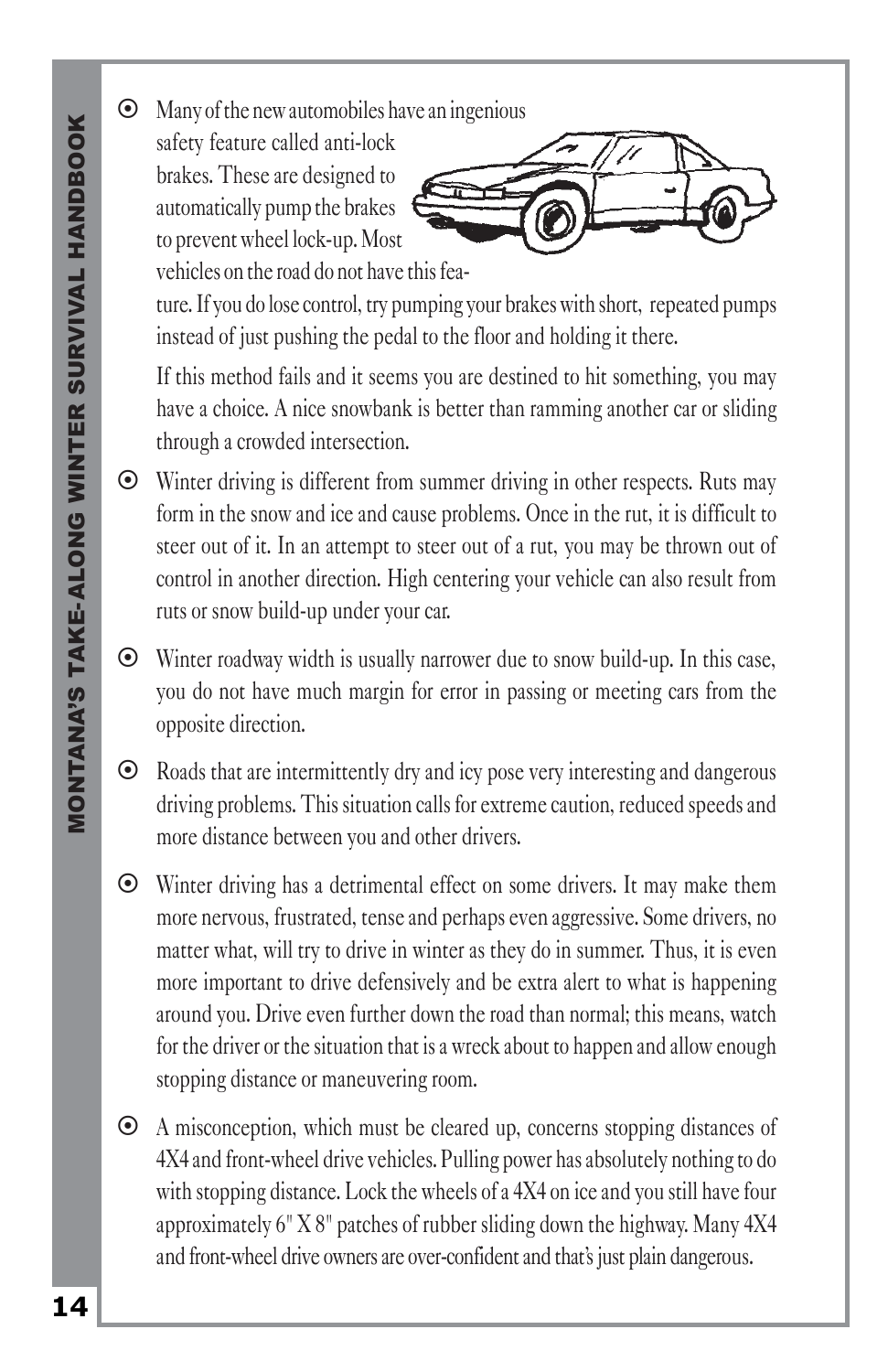~ Cruise control can become a killer on slick highways! With cruise control, the car either accelerates or decelerates to maintain a constant set speed. This works fine on dry pavement. However, on icy or snowpacked roads, the use of cruise control can cause accidents. The car may sense a need for increased power to maintain its set speed just as you enter an icy spot. This would have the same effect as if you suddenly stepped down on the accelerator. The result is almost always a break of traction of the drive wheels and a dangerous loss of control.

 $\odot$  If you do get stuck (before you go into the survival mode) there are a few things you can try. Above all remember, DON'T OVER EXERT! It's hard to keep your mind on getting unstuck while you are undergoing a heart attack.

First, clear a path in front and behind your wheels. Get the sandbag out of your automobile survival kit and spread sand or gravel on the path you have just cleared. If you forgot the sand, try a floormat under the wheel, branches cut with the ax in your survival kit or just about any other thing you can think of to put under the wheels to give traction.

Now try "rocking" yourself out. Accelerate forward until the car just begins to lose traction, then quickly move into reverse until the tires begin to break traction, then back the other way. You should gain a little ground each time and eventually break free. A good driver can master this technique with either a standard or automatic transmission; the trick here is timing between engine RPM and gear changes so you don't rip the universal joint out.

Another idea is to gently accelerate with the emergency brake partially applied; this may prevent the drive wheels from losing traction quite as quickly.

~ Bridge surfaces freeze before roads do. Yeah, yeah, most people have heard that so much and have seen the signs so often that it no longer means anything. However, when traveling down the highway at 65 mph thinking how cool you look passing everyone in the slow lane, and you hit one of these iced up bridges, it'll

**TCE ON**<br>BRIDG mean something. There is an icy bridge on the interstate just outside of Helena that has every color paint on it to ever come out of Detroit.

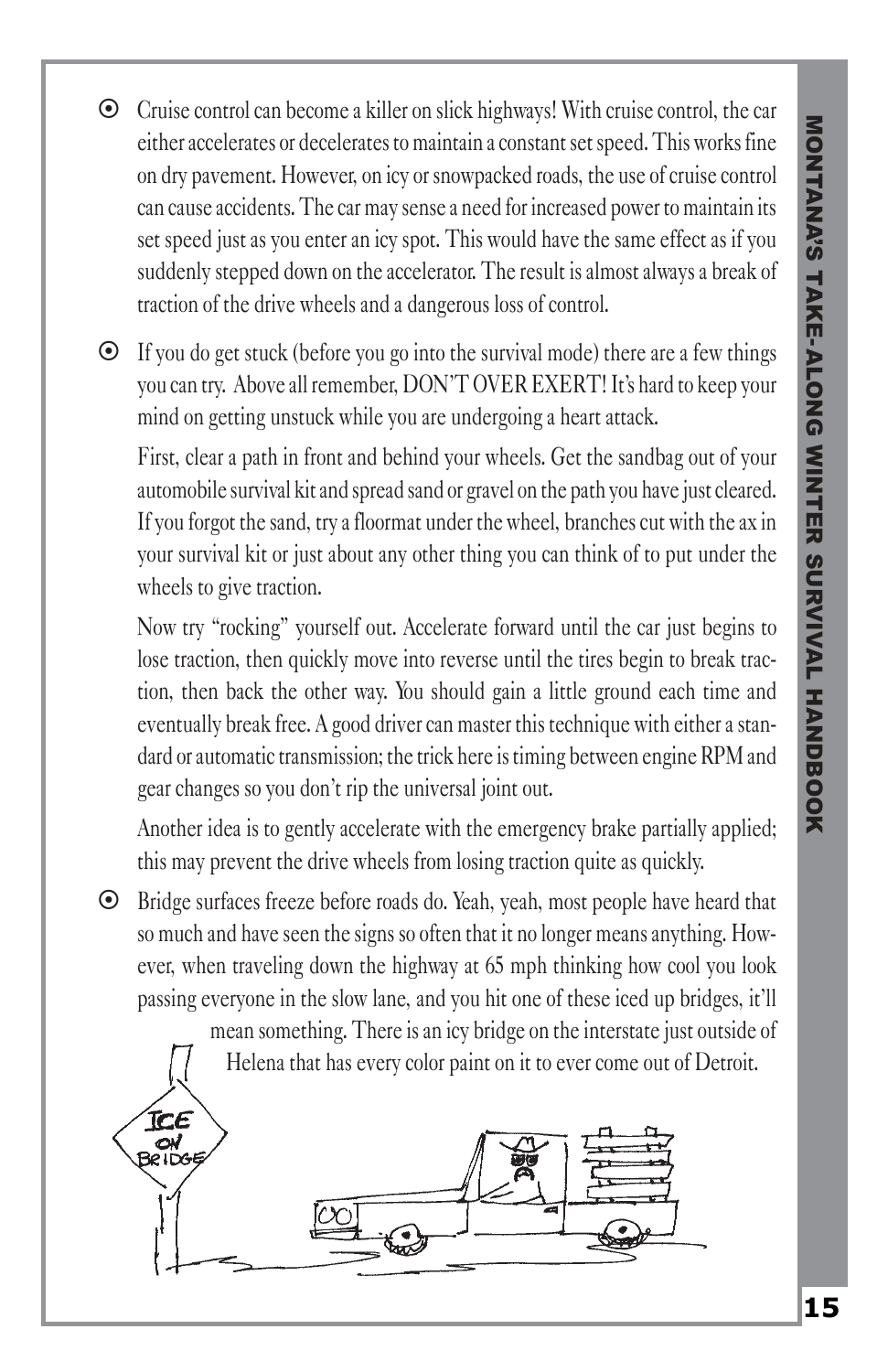#### **All About Tires & Traction**

Probably more has been written on the subject of tires than any other part of the automobile. The problem is most of the literature is provided by the tire companies and their advertising claims just add to our confusion. Time was when we had a summer tire and a winter tire; now we have sort of a compromise called an all-season tire. Like most compromises, the all-season really isn't as good as either tire it was intended to replace. The all-season tread probably falls somewhere between the regular category and the conventional snow tire on the following chart:





This chart summarizes the test results conducted by the National Safety Council on a glare-ice course at Steven's Point, Wisconsin. These tests disclosed that conventional snow tires provided only a small improvement in pulling ability as compared with regular tires. Studded tires developed about three times the pull, while reinforced tire chains developed about seven times the pull of regular tires. Some drivers prefer to run studded or snow tires on all four wheels on their two wheel drive passenger cars. The rationale here is improved steering, handling and more predictable stopping.

#### **A WORD OF CAUTION**

**Studded tires are only legal in Montana from Oct. 1 until May 31.**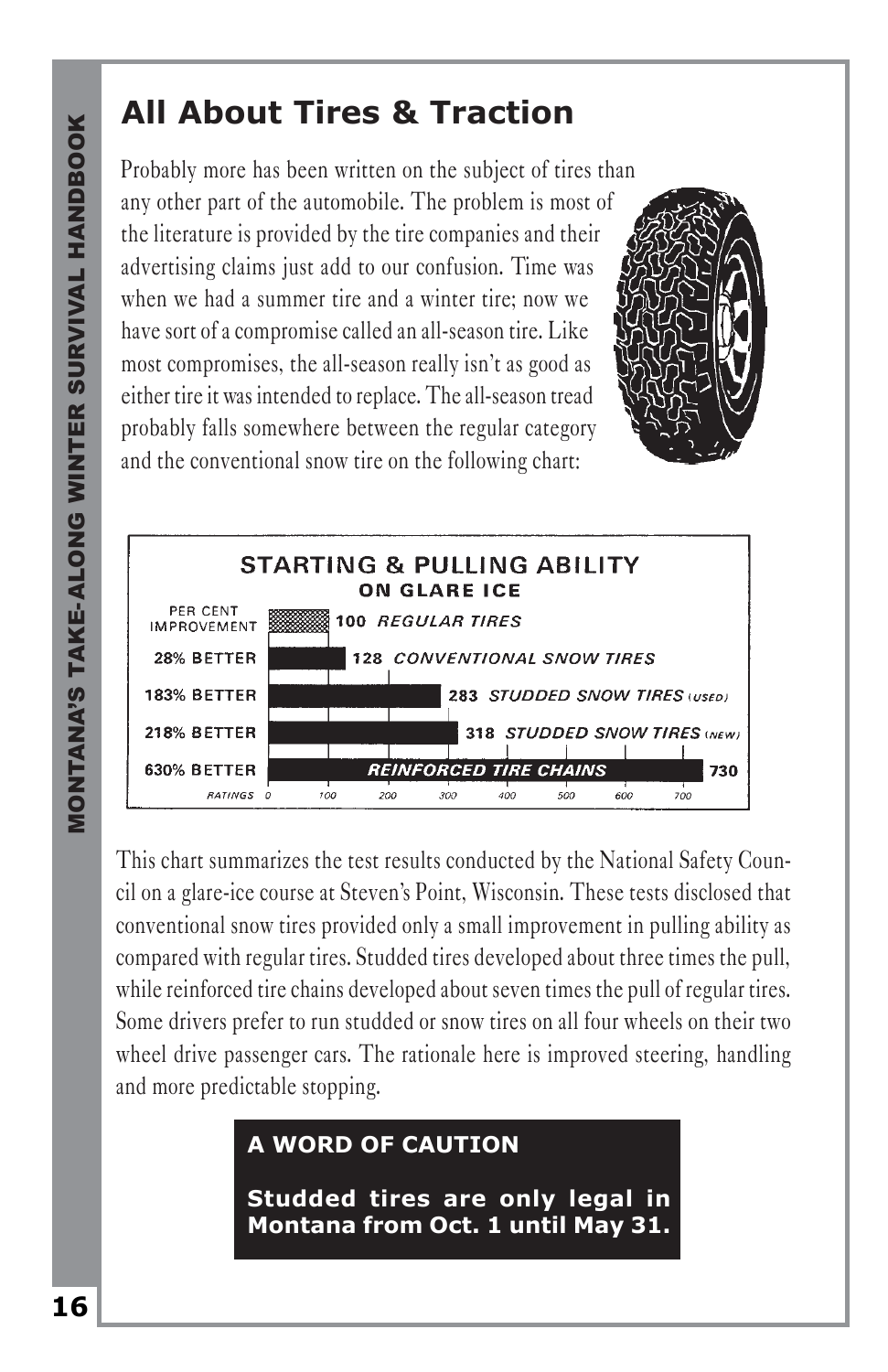- ~ No matter what tire you use, you'll have better luck if you take it easy. Don't spin your tires; spinning just causes friction, which turns snow to ice or digs you in deeper, so apply power gently.
- $\odot$  Keep the tire pressure at recommended levels for normal winter driving. When stuck, try letting some pressure out of the pulling tires; this puts more tread on the road and can really help. If you deflate for traction, re-inflate to normal pressure as soon as possible.
- $\odot$  The jury is still out on adding extra weight in the trunk. If done right it can increase traction. The negative side is the possibility of an ill-handling car, not to mention decreased gas mileage. If you do decide to add weight, don't overdo it. Make sure the weight is as close to being over the drive wheels as possible. Obviously, weight in the trunk of a front wheel drive vehicle is counterproductive.

### **Other Tips Before Your Trips**

Okay, so you've listened to the weather forecasts, checked the road reports, performed your before-operations maintenance and developed a survival kit. Now you are ready to go, right? Wrong! There are a few more things you should consider:

- ~ Let someone know when you are leaving. Advise them of the route you are taking and when you expect to arrive at your destination. It's like filing a flight plan for your automobile trip.
- ~ If at all possible, travel in a convoy with someone else; there is safety in numbers.
- ~ As you drive, listen to weather and travel information; road conditions can change mighty fast.
- ~ As part of your pre-winter cooling system check, do not forget the heater and defroster. These are safety items as well as comfort items.
- $\odot$  Always keep a full tank of fuel. Stop often and fill up, especially if heading into sparsely populated country, like most of Montana. You are less likely to become stranded with a full tank. If you do become stuck, you will have enough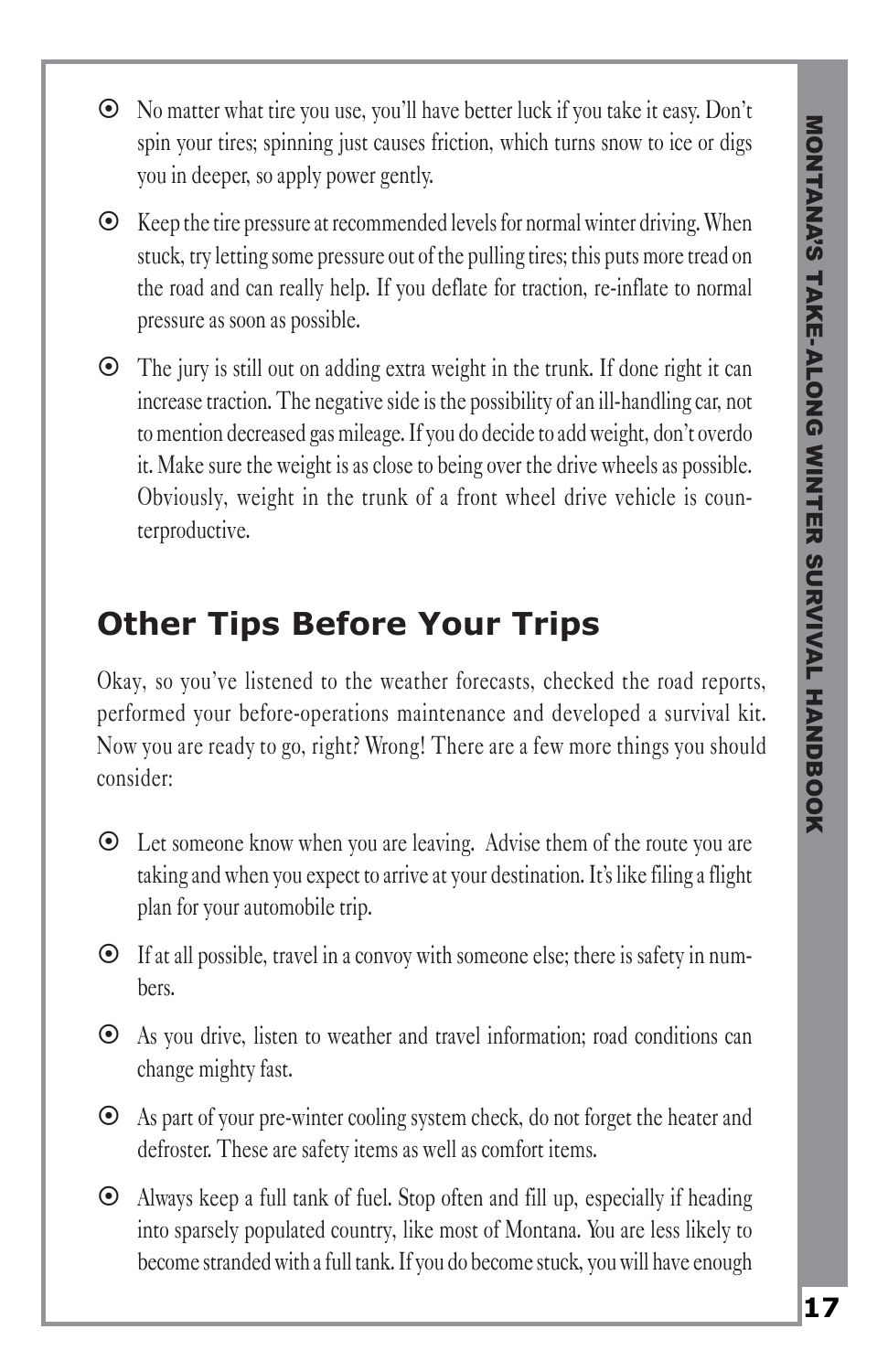fuel to run the engine and heater. Also, keeping the tank as full as possible will minimize condensation in the tank.

- $\odot$  Make sure the oil is of a light weight or a multi-weight viscosity. Heavier weight oils congeal more at low temperatures, do not lubricate as well and cause hard starting.
- ~ Make sure your headlights, taillights and windows are clean so you can see and be seen. Your headlights can become covered by snow or dirt so gradually that you are not aware of the loss of illumination. With the reduced visibility from a storm, you want someone behind you to see your brake and taillights.
- ~ Winter travel on interstates or other major highways will lessen the likelihood of becoming stranded.
- ~ If winter storm conditions exceed or even test your ability, seek refuge immediately. Don't try for the next town.

### **Automobile Winter Survival Kit**



Winter travel, especially by passenger car, is serious business. You should always carry a survival kit. Your kit can be as extensive as you want, but you should include those items which would allow you to survive 12–24 hours without the benefit of the car heater. A recommended list might include:

- ~ One sleeping bag or two or more blankets for every person in the automobile.
- ~ Three-pound coffee can, which can be used to heat water.
- ~ Matches and candles (a blanket over your head, body heat and the heat from a single candle can prevent freezing).
- ~ Flashlight and extra batteries, good for signaling for help.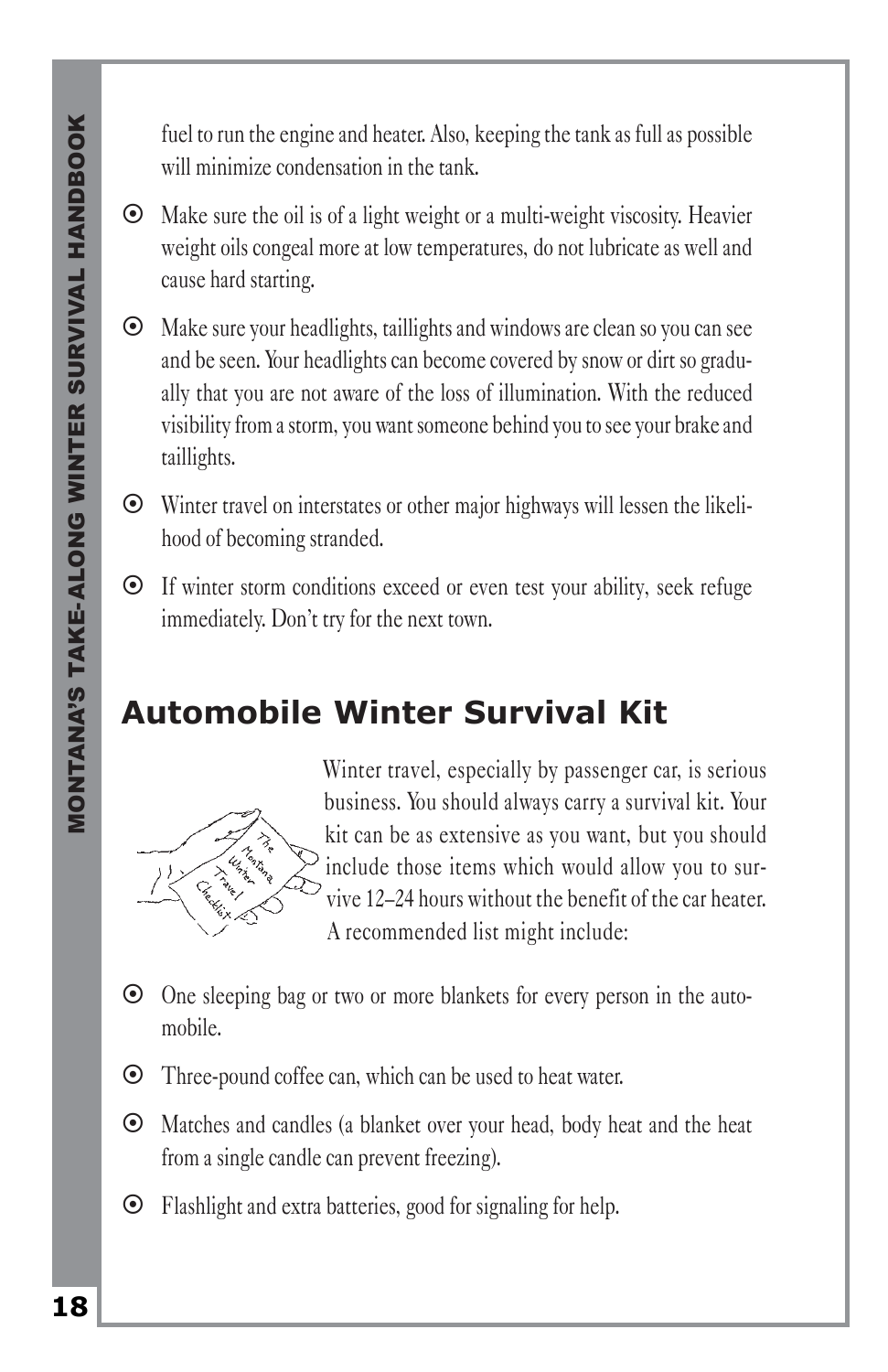- ~ Winter clothing such as, cap, mittens, heavy socks, gloves, coveralls, etc, (all of these items can be old or out-of-style items no longer worn).
- ~ First-aid kit, including any special medications for you and your travelers.
- ~ Bottled water. It will probably freeze, so allow expansion room in the container.
- ~ High-energy foods; candy, nuts, raisins, sugar cubes, packaged condensed soups and hot chocolate, bouillon cubes; no perishables.
- ~ Small sack of sand or kitty litter, which is good for traction.
- $\odot$  Shovel. One with a flat blade is preferable. Use caution in shoveling snow, as overexertion is not advisable in a survival situation.
- ~ Basic tool kit, to include pliers, screwdrivers, adjustable wrench, tape and wire.
- $\odot$  Paper towels or toilet tissue, good for their designed purpose as well as for fire starter.
- $\odot$  Axe or saw, good for cutting wood for fire or branches to place under stuck tires for traction.
- ~ Tow chain or strap. Also, a come-along is a handy device to recover your own vehicle.
- ~ Spare tire. One with air works best.
- ~ Wire and rope, which have a multitude of uses, including automotive repair.
- ~ Starter fluid, extra oil, gas line deicer and battery booster cables.
- ~ Signaling devices, such as railroad flares, which can be seen for miles. A distress flag can be made from a piece of hunter orange or other bright colored material. Learn more in the following "automobile parts can save lives" section.
- ~ Don't forget your cell phone.

**NOTE: Many of the items on this list can be stored in the can.**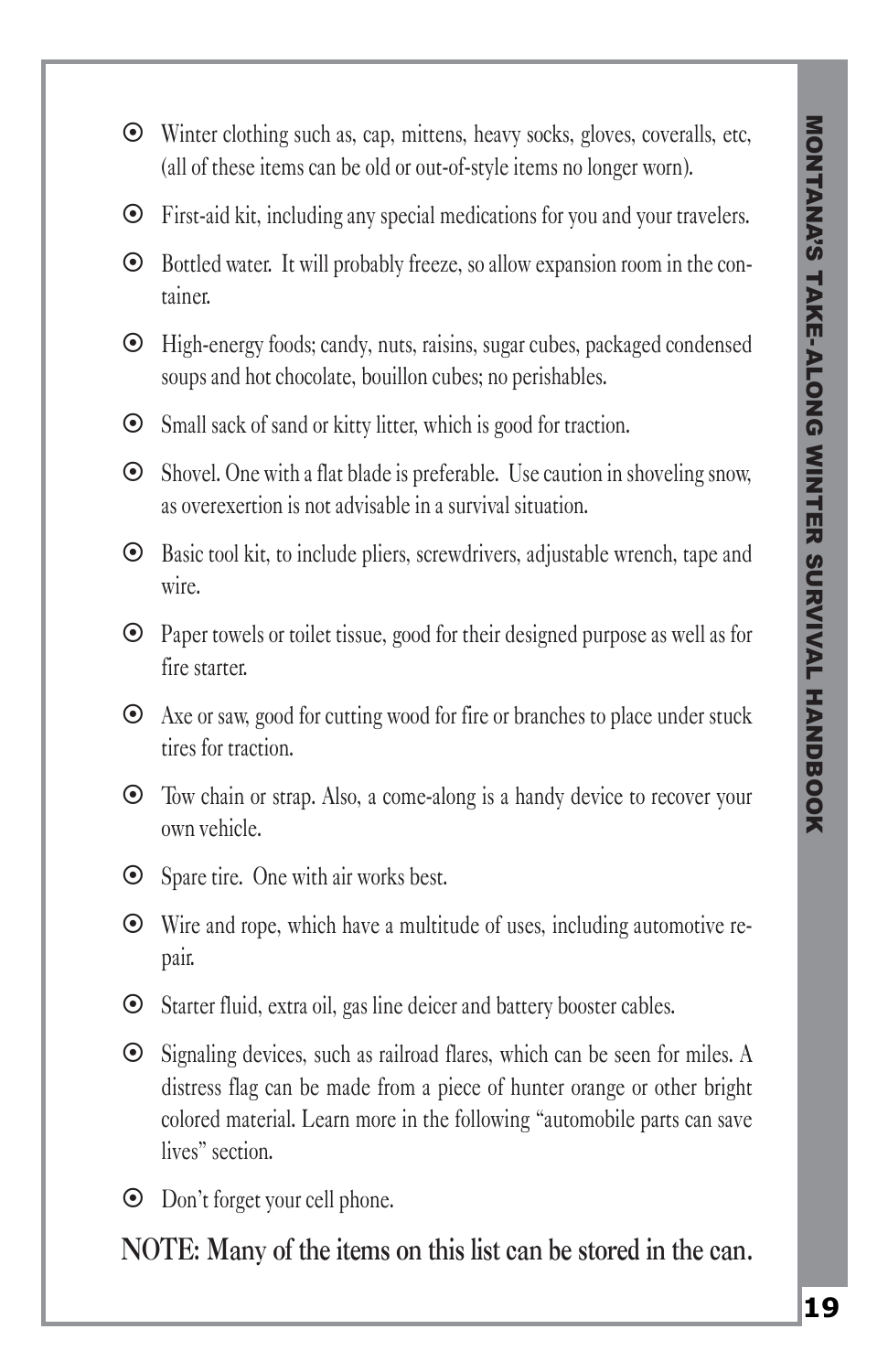#### **Automobile Parts Can Save Lives**

Even if you did not complete your survival kit, a calm head and systematic evaluation and dismantling of your vehicle can save your life. Put these automotive parts to good use:

- $\odot$  A hubcap or sunvisor can be substituted for a shovel.
- ~ Seat covers can be used as a blanket.
- ~ Floormats can be used to shut out the wind or for a wraparound.
- ~ Engine oil burned in a hubcap creates a smoke signal visible for miles. To start the fire, prime with a little gasoline which you can get from your tank with a wire and tissue or rag.
- ~ Don't forget your horn. It can be heard as far as a mile downwind. (Three long blasts, ten seconds apart, every 30 minutes, is a standard distress signal.)
- ~ A rearview mirror can be removed and will serve as an excellent signaling device.
- ~ For warmth and signal, burn a tire. (Not on the car!) Release the air pressure, and use gasoline, oil, or any other means to ignite it.

#### **If a Storm Traps You in Your Car**

Keep calm if you get in trouble. If your car becomes stuck or you become lost, DON'T PANIC. Think the problem through, decide the best thing to do, and then do it slowly and carefully. If you are on a well-traveled road, indicate you are in trouble. Remember the signaling devices in your survival kit. If by some chance you overlooked that part of this booklet, try flashing your directional signals, raising the hood on your car and tying something bright to your radio antenna. Then STAY IN THE CAR! And wait for help!

The number one rule is STAY IN THE CAR! Unless there is a house or other building very close or help is in sight. If you run the engine to keep warm, do so sparingly and remember to open a window to protect yourself from carbon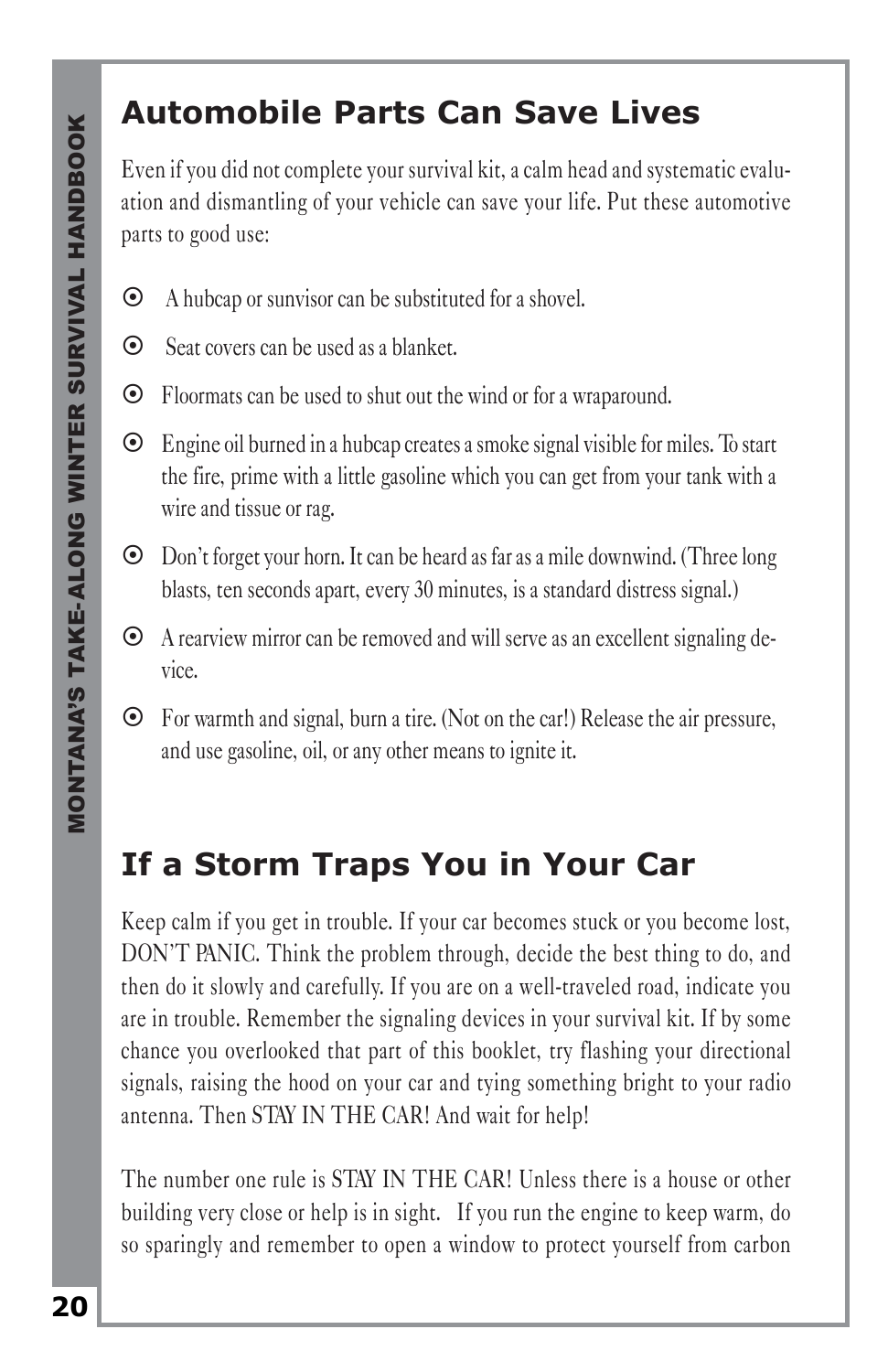monoxide poisoning. Some other tips:

- $\odot$  Check the exhaust pipe of your car to ensure snow has not blocked it. If this happens, you will surely get carbon monoxide in the interior compartment.
- ~ Exercise, clap your hands, move your arms and legs vigorously or do other isometric exercises you know to keep the circulation going.
- $\odot$  Take turns on watch if there is more than one person. If you are alone do not go to sleep. STAY AWAKE!
- $\odot$  Remember your horn. If there is a firearm along, shoot three shots into the air, 10 seconds between shots and 30 minutes between volleys. (This is a universally recognized distress code among hunters and other outdoors people.)

#### **Light Up in an Emergency**

One night your car suddenly gets a flat tire and veers off to the side of the road. You flip your emergency flashers on and think the other drivers can see you. Don't be so sure. From a distance other drivers may not see your hazard lights. There is a better way to ensure that traffic can spot your disabled car from a distance. Auxiliary warning devices such as triangle reflectors or flares can protect you and your car from danger.

A car that approaches your vehicle at 60 mph requires at least 200 feet to stop. Hazard lights aren't easily seen from that distance. If your car stalls on a hill or curve, other drivers need be aware of your car from even farther away to stop in time.

Triangle reflectors are the best way to warn drivers of your stalled vehicle. A Consumer Reports study revealed that at night at a distance of 100 feet, triangles provide a clearer warning over flares, flashing lights and flashlights. However, in foggy weather flares may be your best choice.

Warning devices must be placed appropriately according to the type of road and flow of traffic. On divided highways, triangles should go behind the car. Place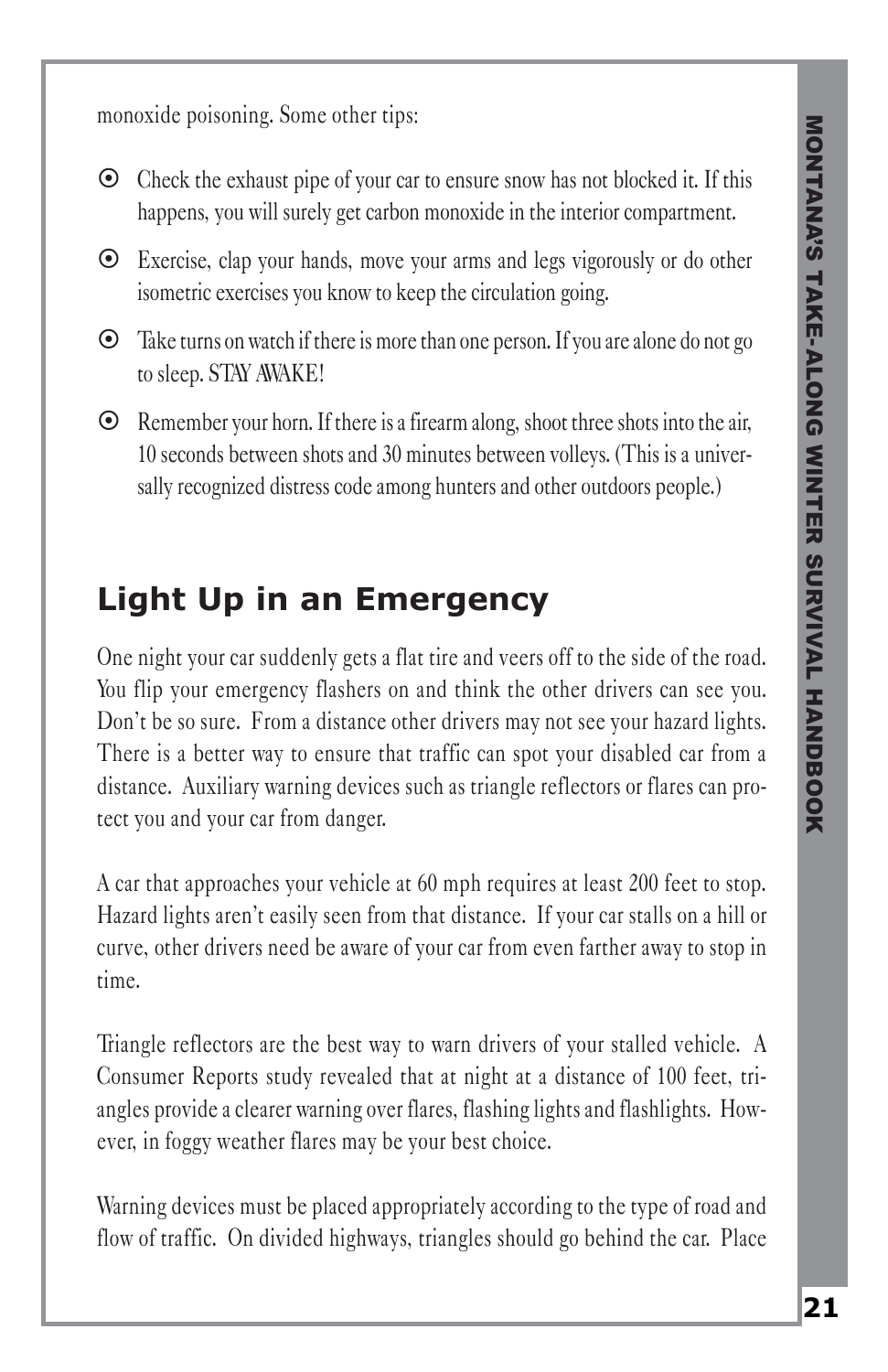the first one 10 feet from your car, the second 100 feet away and the third, at 200 feet away. On an undivided road, put one triangle 100 feet in front of your car, one 10 feet behind, and another 100 feet behind.

# **Towing**

Winter towing is a bummer of a deal. Each year many accidents are caused by untrained people towing each other around on snowy streets and highways. The driver of the towed vehicle is



at a decided disadvantage for several reasons. Usually the reason for the tow is the towed car is not running; therefore, the defroster does not run because it is dependent on the hot water from the engine. At 20-below, trying to see through an icy windshield is not an easy thing to do. Power steering and power brakes are two other mechanical conveniences found on most cars today that won't work in a non-running vehicle.

Think for a moment about being towed at 50 miles an hour down an icy road with a 10-foot tow chain, because that's all you found, trying to scrape the ice off the inside of the windshield, with poor visibility all around, no heater, very little steering, no brakes and no way to communicate with the driver of the towing vehicle.

If towing is necessary, it is recommended that it be done by an automobile dealer or commercial towing service. Commercial operators are also usually aware of state and local laws pertaining to towing. The legal aspect brings up another point. Any money you might have saved by doing your own tow can easily be offset by body shop bills and moving traffic violations.

# **Survival for Outdoor Activities**

Montanans and tourists alike are taking to the field in increasing numbers, both on foot and horseback. Many others access the backcountry with fourwheel drive vehicles, ATVs and snowmobiles. Occasionally hunters, skiers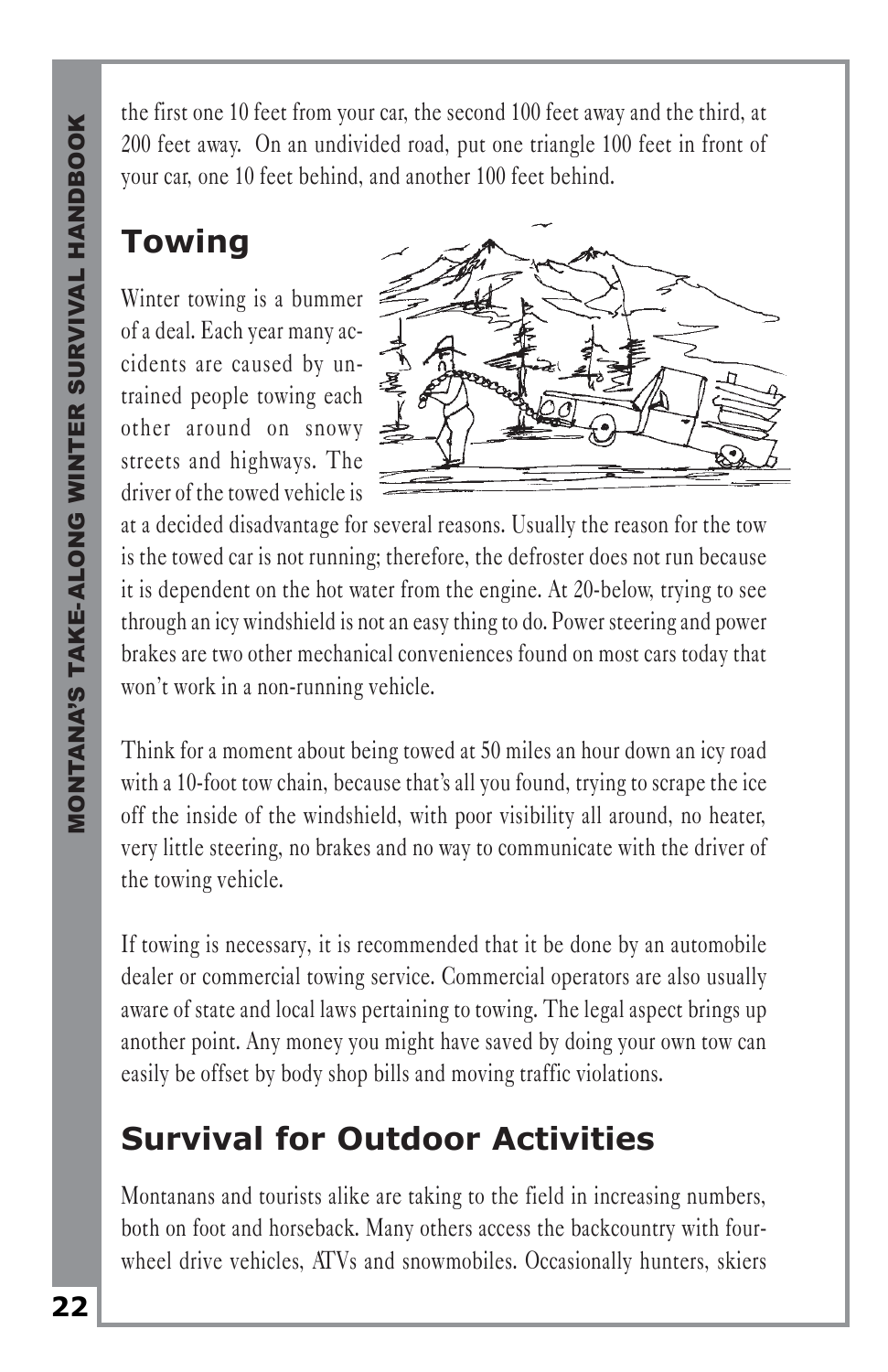and other sportsmen become lost or stranded in desolate terrain in severe weather. The number one rule in the wilderness is DON'T PANIC. Don't rush to get out immediately. Many sportsmen have lost their lives because they refuse to admit to themselves and others that they got lost. They are convinced that their truck is just over the next hill. They literally run themselves to the point of exhaustion. Hypothermia sets in, and they die.



Admit that you are lost and get on with saving your life. If you can admit you are lost one hour before dark and you have the minimum survival gear, by put-

ting that hour to good use you should suffer no more than a very uncomfortable night and a little harassment the next day.

#### **Don't Leave Your Buddy!**

Even as the rewrite of the booklet begins (November 2001), this age old cardinal rule has been ignored again - this time by two separate father and son hunting teams. As we worked the Emergency Operations Center, during one of these crisis, we were able to get aircraft up the next day, but were puzzled by the fact that the pilot could see no signal smoke. Truth was, this pair had no matches or wet matches, and no fire starter. They also were not dressed for the season and had little in the way of survival gear. Why they split up is not known at the moment, but it nearly cost both of them their lives. This story has a happy ending - both were found, although physically, they had little time left. The other story was not so happy. A boy's life was lost to hypothermia. (Hypothermia is explained later in this handbook).

Ever hear the old adages, "two heads are better than one" and "haste makes waste"? Alone or with a buddy, if you have the survival gear outlined in the next section of this handbook, there should be no need to rush to get out.

In both of these tragic cases, what originally was not a life and death situation became just that. The panic factor caused a rush to get out of the woods.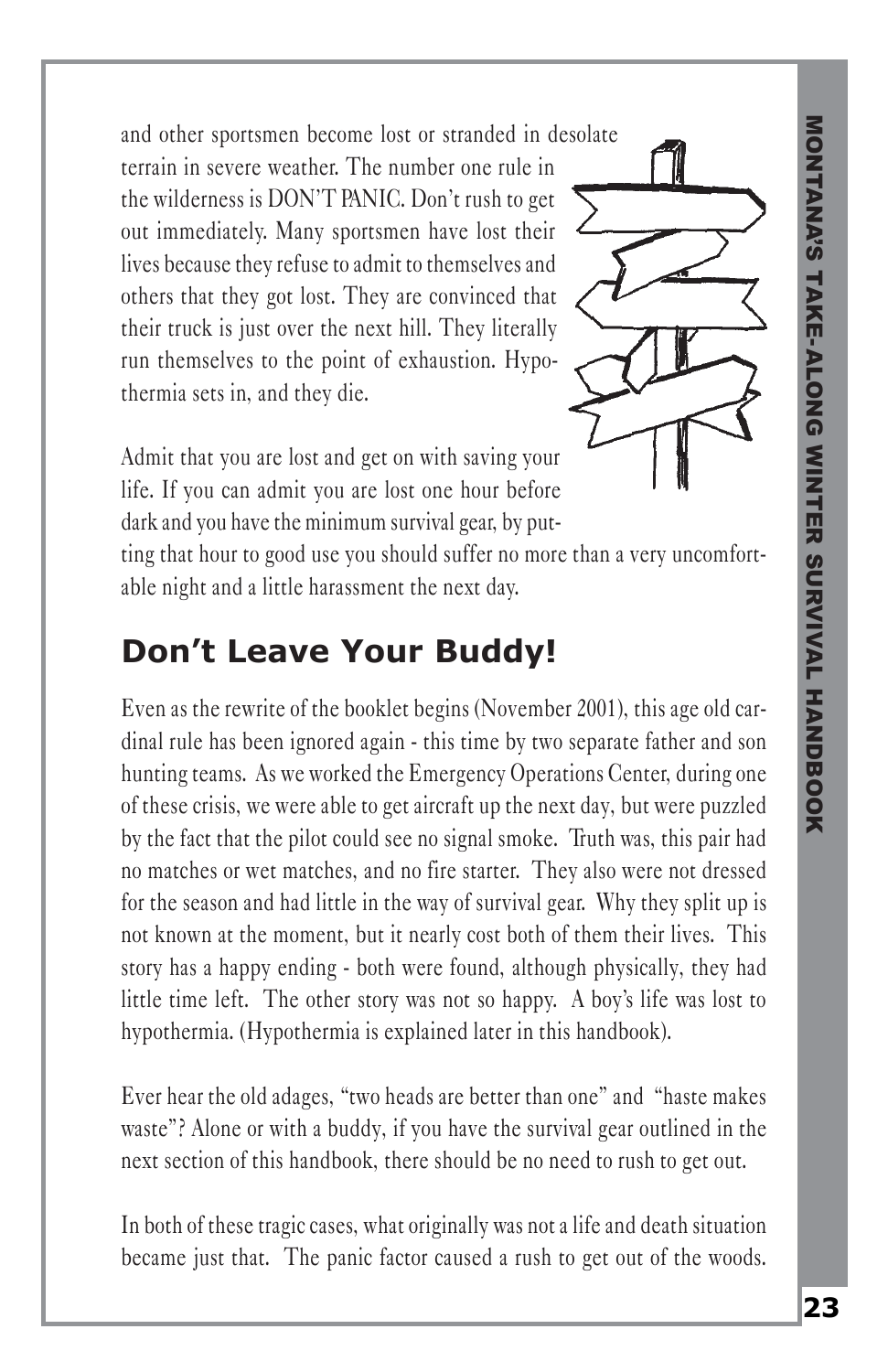Physical exertion, exhaustion, and climatic conditions led to hypothermia. *You are lost!* Believe it or not, you're not the first people on this planet to be *lost* - so admit it and get on with saving your lives. With two or more people the chore of fire building, making camp and setting up signals should be a lot easier, not to mention the calming effect you can have on each other. As mentioned elsewhere in this booklet, Montana has an excellent search and rescue system. Nothing rallies the emergency management organization, as well as the general public, as a lost person. They will come! Believe it! They will come and find you. Your job is to concentrate on what must be done to save your life and spend as comfortable of a stay in the woods as possible. The next day, set a course of action. Increase the size of your fire so no one will miss it, or follow a drainage downhill. Most importantly-- stay together. You need each other, both psychologically as well as physically, in case one of you gets hurt or goes into hypothermia. **DON'T LEAVE YOUR BUDDY!**

# **Backpack Survival Kit**

Whether you are an expert or novice outdoors person, whether you plan to be gone an hour or all day, you must be prepared to stay the night. Many of the car survival items can be transferred to the field. Your outdoors kit should be carried in a backpack and like the car kit, it can be quite extensive.

At a minimum, you should carry:

- $\Box$  this handbook
- $\Box$  matches (in a waterproof container) and lighter
- $\Box$  candles
- $\Box$  first aid kit
- $\Box$  lightweight tarp or plastic



- $\Box$  handsaw or hatchet
- $\Box$  canteen of water (U.S. Army type has a nice metal cup for heating water and cooking)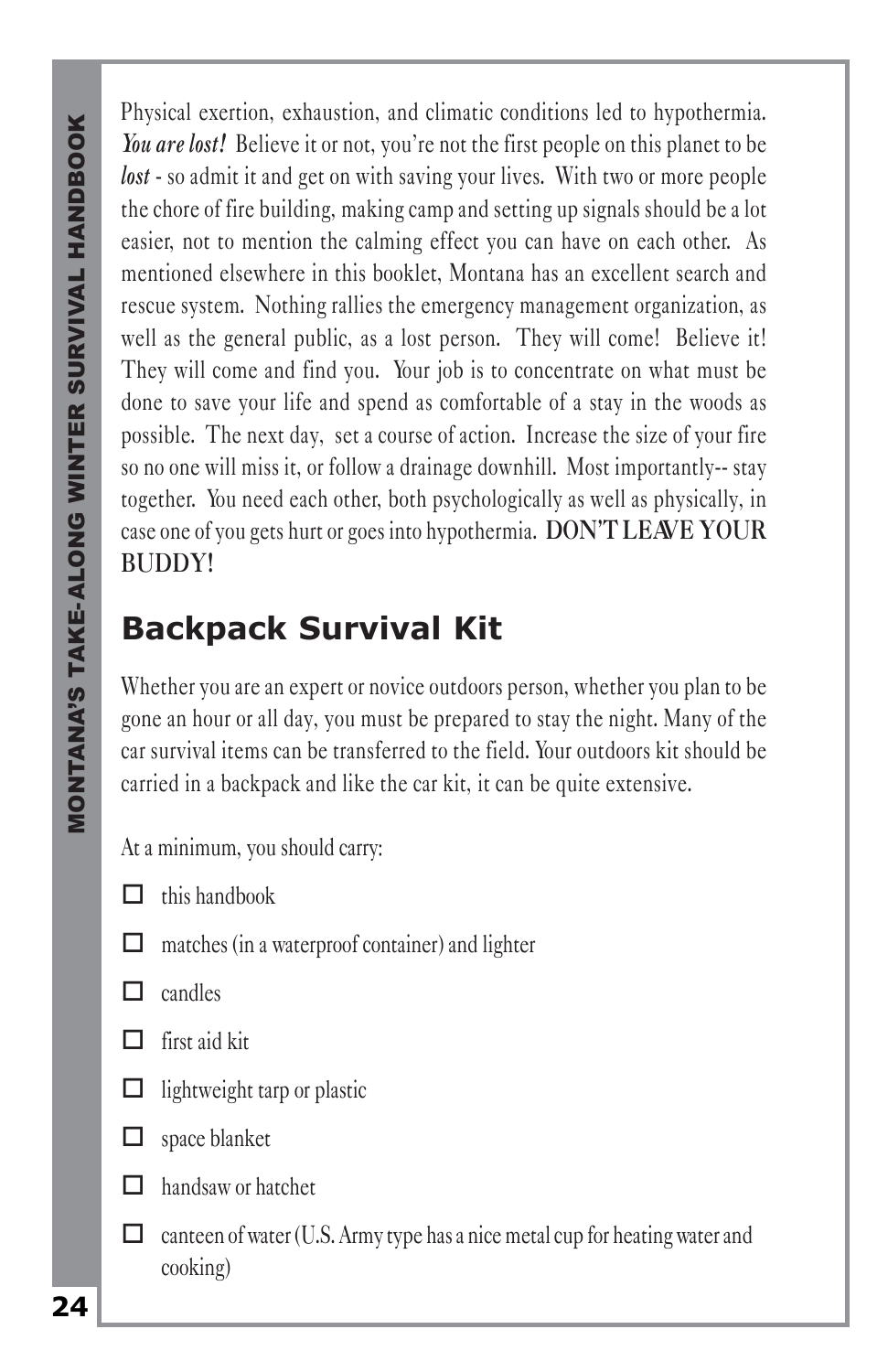| whistle (plastic coach-type)                                                                     |  |                  |
|--------------------------------------------------------------------------------------------------|--|------------------|
| signal mirror                                                                                    |  |                  |
| compass and topographical map (of little use<br>however, if you don't know how to use them)      |  | <b>NONTANA'S</b> |
| commercial fire starter; #000 steel wool works<br>great                                          |  | AKE-ALONG        |
| surgical tubing-good for drinking from<br>streams as well as an emergency tourniquet             |  |                  |
| all purpose knife—Swiss type is excellent                                                        |  |                  |
| rope                                                                                             |  | 피                |
| tissue or paper towel                                                                            |  |                  |
| high-energy food—sugar, candy, raisins,<br>trailmix, soup, hot chocolate mix, bouillion<br>cubes |  | <b>SURVIVAL</b>  |
| tape                                                                                             |  |                  |
| flashlight                                                                                       |  | <b>HANDBOOK</b>  |
| cell phone                                                                                       |  |                  |

#### **Building a Shelter**

A calm mind and a good analysis of what resources are available can result in a very adequate shelter. In timber country you are limited only to your imagination. The lean-to is most popular today and easiest to construct. Cut two "Y" poles with your hatchet or pocket knife or use two trees with long limbs for the corner poles; place a cross pole between them; and place small trees or branches from the cross pole to the ground, butt end up - small end on ground. Take the string or tape from your pack and interweave cross members for more protection and warmth. Often, a large, downed log can make a good back for part of the shelter. Take advantage of rock overhangs, a series of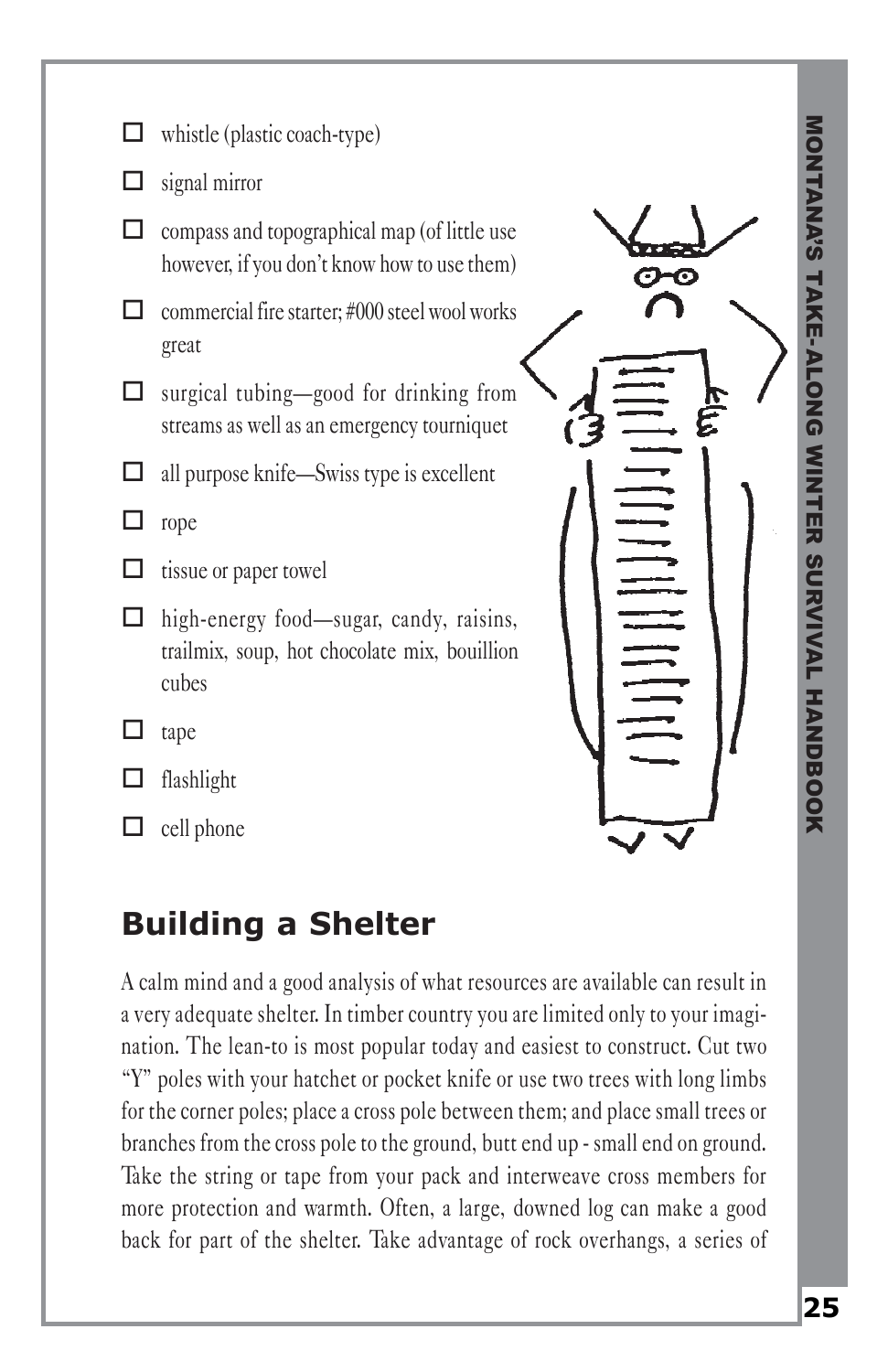

dead, intertwined, downfall trees, etc. A realistic appraisal of your situation, a good imagination and a sharp hatchet can make you the envy of your neighborhood.

In open country, take advantage of any depression, rock pile, abandoned auto, fence, etc., for a windbreak. Snow caves can provide the warmest shelter possible. Dig your cave on the leeward (downwind) side of a drift. Pine boughs, grass and sticks are suitable to cover the bottom of shelters, but plastic bags or ground tarpaulins are the best. The more pine boughs you pile up, the more comfortable you will be.

While it is daylight, get your fire started. You will not start many fires directly from a match. Your survival kit should contain tissue paper, commercial fire starter tablets, steel wool, etc. Pine resin from the wound of a tree is a great starter. If the fire must be started on the snow, build a platform of logs or stones. Place the fire close enough to throw heat into your shelter. Use your space blanket or plastic bag against the back of your lean-to so as to reflect the heat. Once the fire is going, heat water (melt snow) in your canteen cup and heat some soup or chocolate. With a fire and something warm to drink, you can then turn your attention to improving your new home. With the time remaining, gather fuel. It takes an amazing amount to last the night.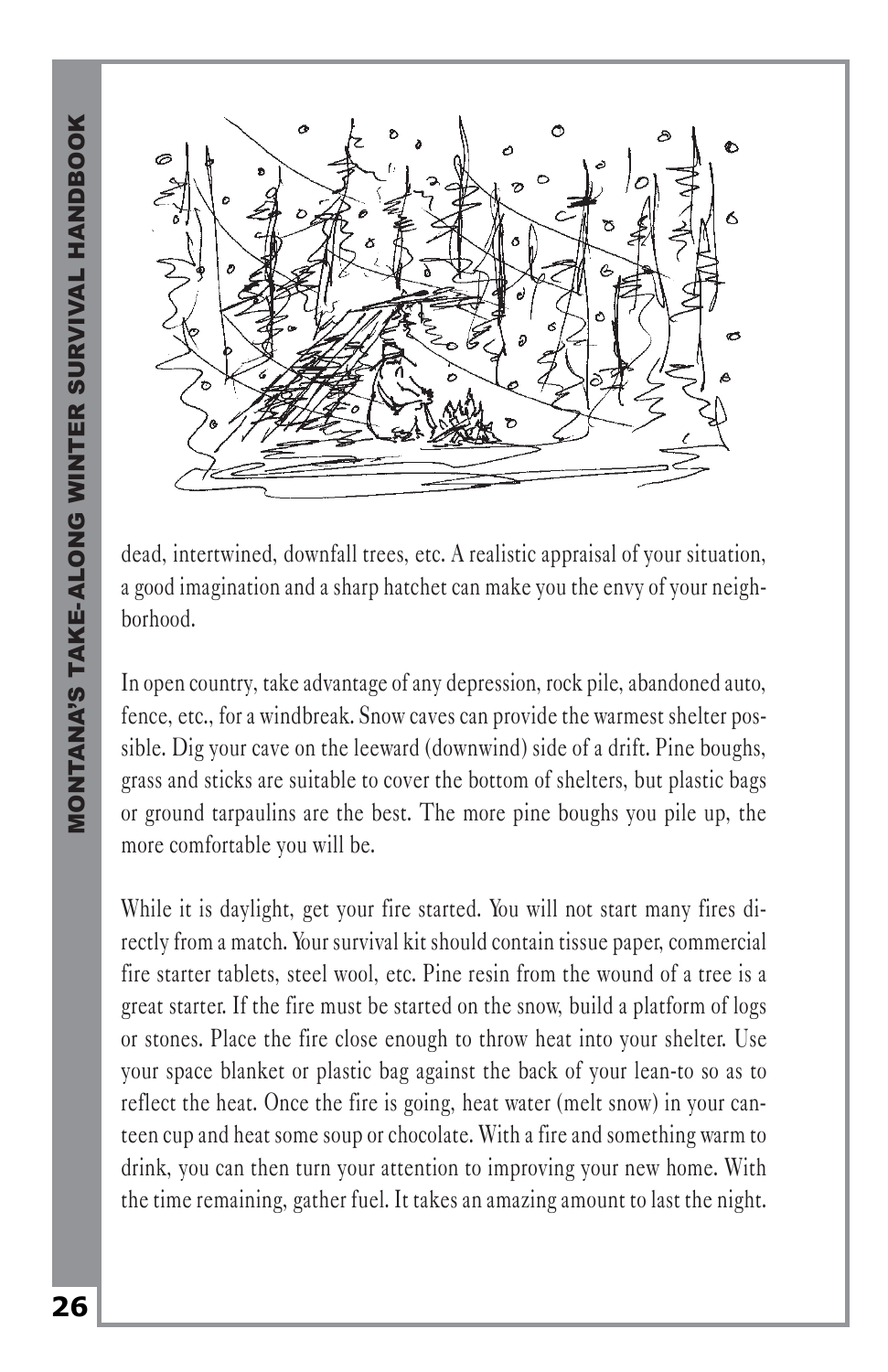#### **Stay With Your Shelter**

Help will come! You must believe this! Montana has one of the best and fastest reacting Search and Rescue systems in the country. Be prepared to signal. As was mentioned earlier, three gunshots, three blasts from your whistle, three ground fires, etc., are universally recognized as a distress signal. You may be spotted from the air.

In addition to your fire and its smoke, become familiar with the following ground-to-air signals:



Use natural materials to form the symbol. You can use brush, foliage of any type, rocks, or blocks of snow. In snow covered areas, tramp down the snow to form letters or symbols and fill with contrasting material such as twigs or pine boughs.

# **Avalanche**

Snow avalanches pose a very serious threat to the unwary backcountry traveler. The first step in avalanche safety is to recognize that this potential threat exists, while at the same time realizing that with knowledge and experience one can minimize the danger. Most avalanches that injure or kill people are caused by the victims themselves or by other members of their party. Most of these accidents can be avoided.

Avalanches are complicated natural events that are the product of specific terrain, weather and snowpack conditions. They cannot be predicted with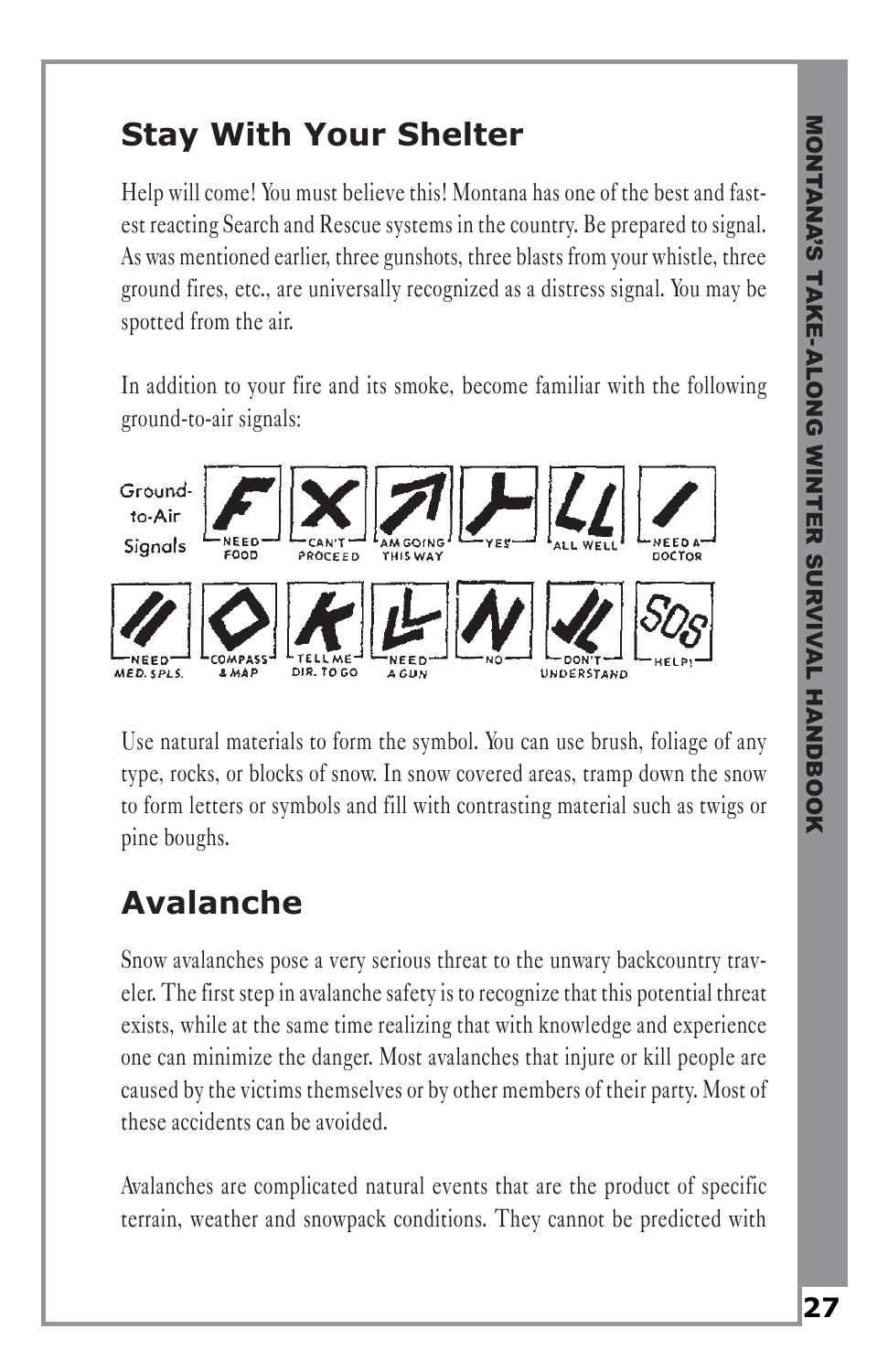certainty, but we can identify levels and trends in snow stability. Frequent, as well as casual, wintertime travelers in Montana's backcountry should avail themselves of an avalanche safety course. These are offered by avalanche centers, snowmobile and ski clubs, Montana Department of Fish, Wildlife & Parks, Forest Service, Park Service, and other agencies.



Avalanche centers at Bozeman, Missoula and Kalispell issue backcountry avalanche advisories for various parts of the state. These describe current weather, snow, and avalanche conditions and are offered as an aid in planning outdoor recreation and work activities. They are easily accessed by calling the above telephone numbers.

Most avalanches occur on slopes of 30–45 degrees and during or shortly after storms. During periods of rapid new snow loading, either from precipitation or wind transport, the new snow hasn't yet had time to strengthen and bond to the underlying snowpack. Rapid warming of the snowpack by sun or rain is also destabilizing and often leads to avalanching.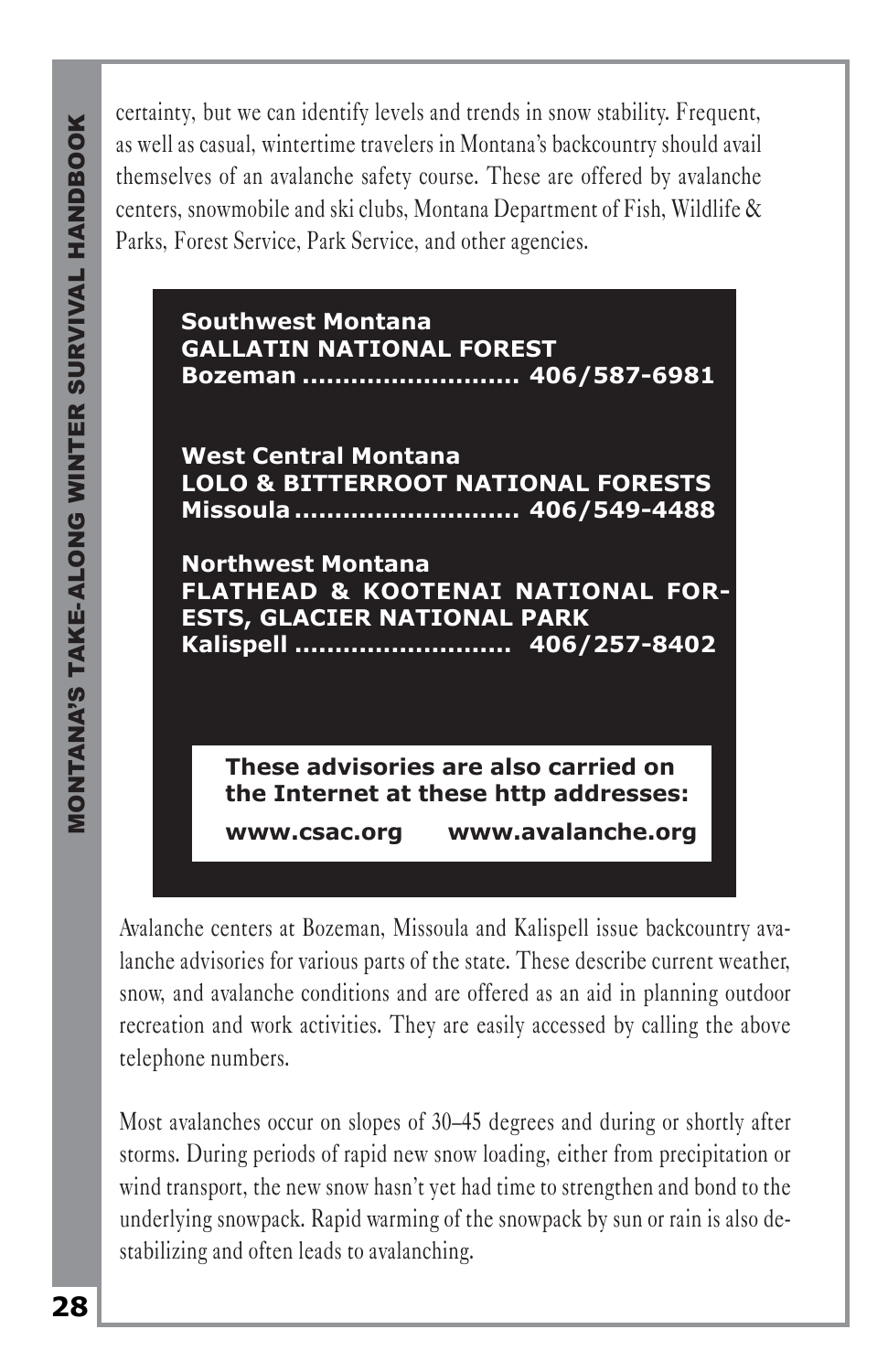Every person traveling in the backcountry should carry and know how to use an avalanche transceiver, prob, and shovel. These items can save a life.

In the event of an accident, the party will need to rely upon their ability of self-rescue. Time is of the essence.

Fifty percent of totally buried avalanche victims die within the first 20-30 minutes of being buried. By the time an organized rescue party responds to an accident,the

victim's chances of surviving are very low. Two-thirds of fatality victims die from suffocation, while the other third die from trauma injury.

When traveling in the backcountry and the chance of an avalanche exists, expose only one person to potential risk at a time. The remainder of the party should watch from safe locations, ready to effect a rescue should a slide occur. If a snowmobile becomes stuck on a potential avalanche slope leave the rider to free the machine alone. Should an avalanche occur, watch the victim as he is carried downslope and concentrate the search below the last seen area.

Victims caught in an avalanche need to fight for their lives. Try to stay on or near the surface of the snow by using swimming motions. If riding a snowmobile stay with the machine until it begins to roll, then get away to avoid being beaten by the machine. Skiers should discard skis and poles. As the avalanche begins to slow and come to a stop, form an air pocket in front of your face and chest using your hands and arms. At the last moment if possible, thrust a hand or foot above the snow surface. Remain calm in order to conserve oxygen and energy.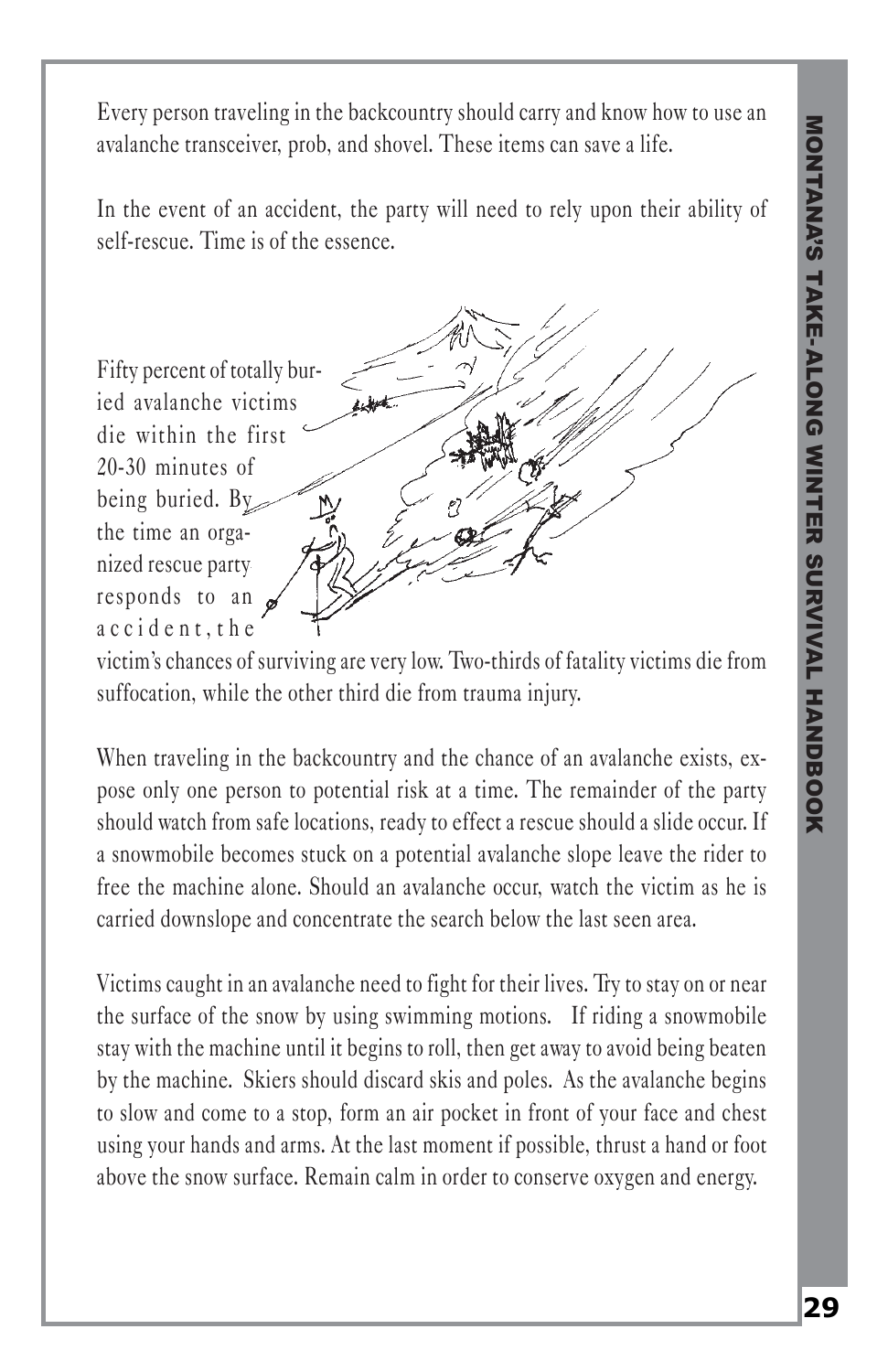For safe travel in the backcountry:

- ~ Become knowledgeable about avalanches and learn to recognize avalanche terrain and conditions.
- ~ Always carry and know how to use avalanche safety equipment.
- ~ Practice safe avalanche route selection and travel techniques.
- ~ Have an escape plan should an avalanche occur.
- ~ Always leave a margin for error in judgment.
- ~ Enjoy the great Montana backcountry in winter. It offers tremendous beauty and excitement.

#### **Winter Safety Tips for the Home**



A winter storm could isolate you in your home for several days. Be prepared to be without conventional forms of heating and cooking. As mentioned earlier, keep ahead of the storm by listening to the latest warnings and bulletins on radio and television.

Then:

- $\odot$  Keep a battery powered radio and flashlights in working order, and maintain a stock of extra batteries.
- $\odot$  Maintain a supply of food that can be prepared without heating.
- ~ Stock emergency water and cooking supplies.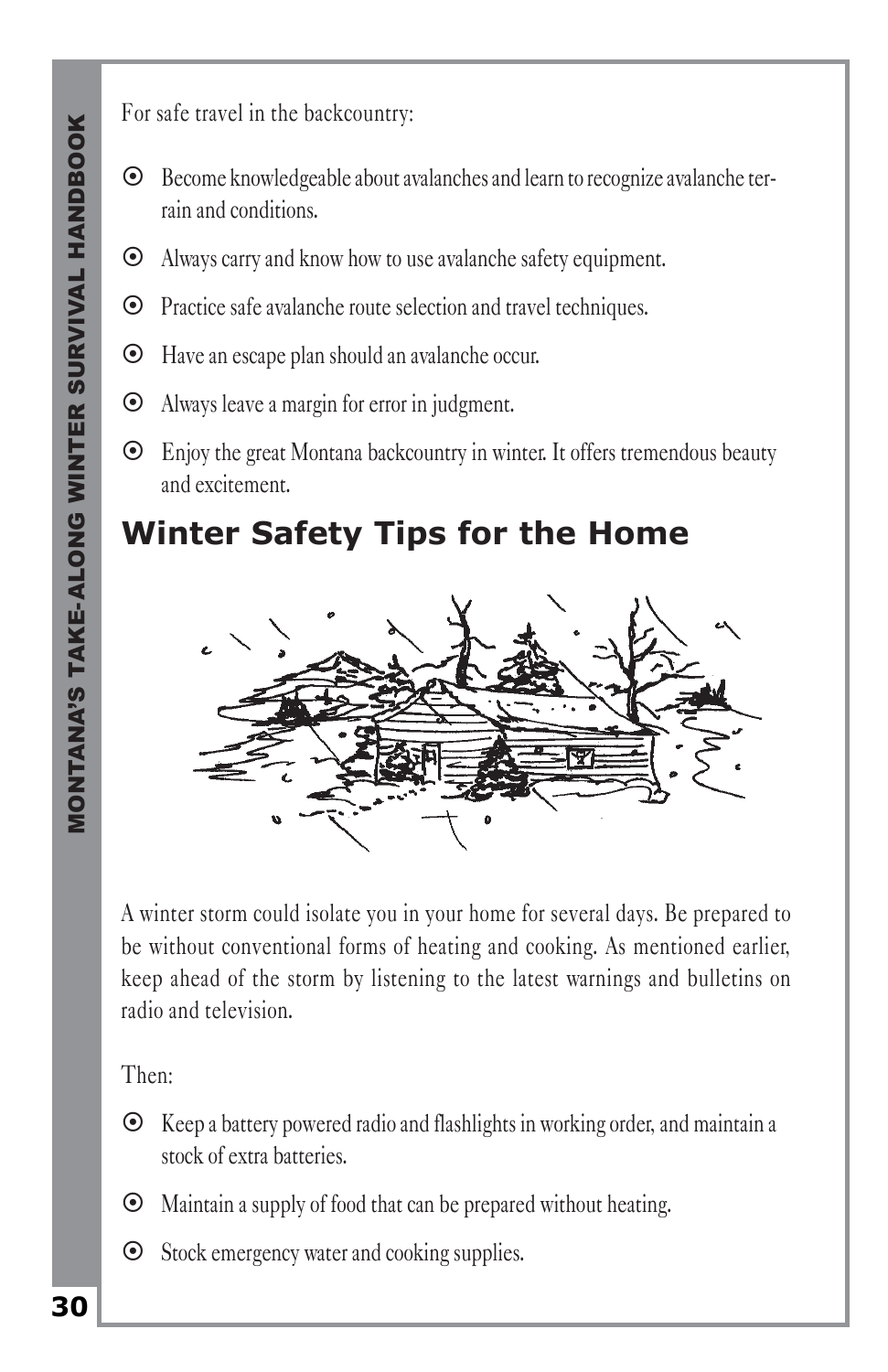- ~ Have candles and matches available in case of power outage.
- $\odot$  Make sure you have sufficient heating fuel; your regular fuel sources may be cut off.
- ~ Have available some type of emergency heating source and a sufficient supply of fuel so you can keep at least one room in your house warm enough to be livable. Kerosene heaters and wood stoves are good sources of backup heat.
- $\odot$  Prevent fire hazards due to overheating with coal, oil or wood burning stoves, fireplaces and furnaces. Have chimneys cleaned by a professional and inspected annually.
- $\odot$  Keep fire extinguishers on hand. These also need to be professionally maintained. Make sure your family knows how to use them.
- ~ Stay indoors during a storm. If you must go outside, dress appropriately. (See below.) Avoid overexertion.
- ~ Don't kill yourself shoveling snow! It is extremely hard work for anyone in less-than-excellent physical condition and can bring on a heart attack, which is a major cause of death during and after a storm.
- ~ If heavy snow accumulates on your roof, you must keep your heating vent systems clear to prevent carbon monoxide poisoning.
- $\odot$  With advance notification of a storm, make sure your prescription medication supplies are filled.
- ~ With advance notification, mothers, make sure you stock up on diapers, formula and wet wipes.

#### **Dress to Fit the Season**

If you spend much time outdoors during work or recreation, wear loose-fitting, lightweight, warm clothing in several layers. Layers of protective clothing are more effective and efficient than a single layer of tight, heavy clothing. Layers can be removed to prevent perspiring and subsequent chill, and can be replaced as you begin to feel the need for more warmth. Outer garments should be tightly woven, water-repellent and hooded. A hood or ski-type mask should protect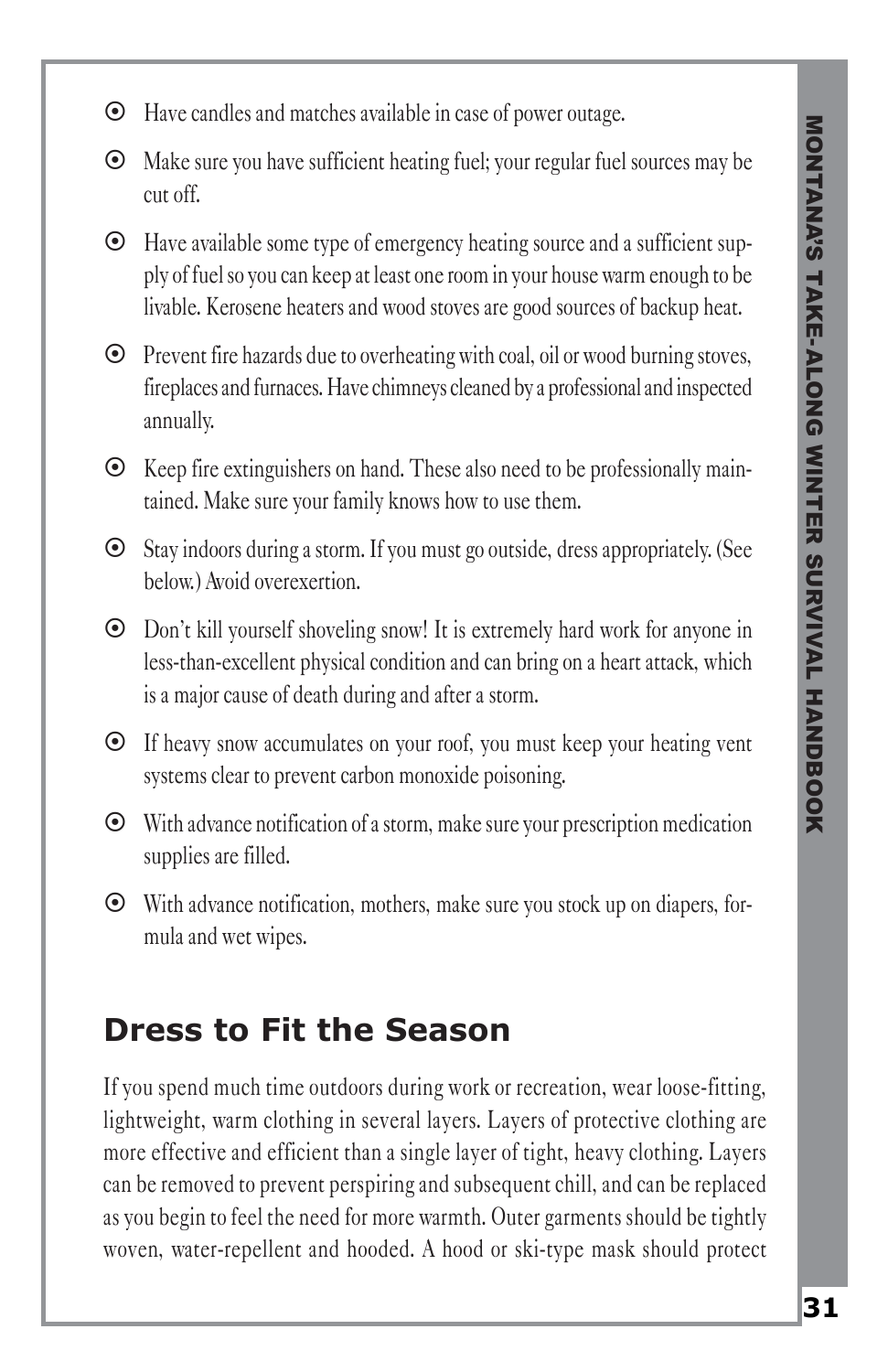much of your face and cover your mouth to ensure warm breathing and to protect your lungs from extremely cold air. Mittens are better than fingered gloves.

#### **Wind Chill Index**

Strong winds and cold temperatures can make it feel much colder than it actually is. This is why there is a "wind chill" tempera-



ture. Recently, meteorologists and medical experts in the United States and Canada have revised the wind chill formula to create a more representative value of the actual cooling conditions felt on exposed human

skin, and to standardize a formula to be used internationally. The standardization of the wind chill formula among meteorological communities is important so that an accurate and consistent measurement is provided and public safety is ensured. With our Canadian neighbors so close to the state, the new formula will be nearly seamless from one country to the next, although their temperature will be in Celsius, while our value is in Fahrenheit.



|                                                                                                                                                             | Temperature (°F) |    |    |    |                |          |          |       |        |       |       |       |       |        |       |       |       |       |       |
|-------------------------------------------------------------------------------------------------------------------------------------------------------------|------------------|----|----|----|----------------|----------|----------|-------|--------|-------|-------|-------|-------|--------|-------|-------|-------|-------|-------|
|                                                                                                                                                             | Calm             | 40 | 35 | 30 | 25             | 20       | 15       | 10    | 5      | o     | -5    | -10   | $-15$ | -20    | -25   | -30   | -35   | -40   | -45   |
|                                                                                                                                                             | 5                | 36 | 31 | 25 | 19             | 13       | 7        |       | $-5$   | $-11$ | $-16$ | بودي  | $-28$ | $-34$  | $-40$ | $-46$ | $-52$ | $-57$ | $-63$ |
|                                                                                                                                                             | 10               | 34 | 27 | 21 | 15             | 9        | 3        | $-4$  | $-10$  | $-16$ | DD.   | $-28$ | $-35$ | $-41$  | $-47$ | $-53$ | $-59$ | -66   | $-72$ |
|                                                                                                                                                             | 15               | 32 | 25 | 19 | 13             | 6        | $\bf{0}$ | $-7$  | $-13$  | 50    | $-26$ | $-32$ | $-39$ | $-45$  | $-51$ | $-58$ | $-64$ | $-71$ | $-77$ |
|                                                                                                                                                             | 20               | 30 | 24 | 17 | 11             | 4        | $-2$     | $-9$  | $-15$  | -22   | $-29$ | $-35$ | $-42$ | $-48$  | $-55$ | $-61$ | $-68$ | $-74$ | $-81$ |
|                                                                                                                                                             | 25               | 29 | 23 | 16 | 9              | 3        | $-4$     | $-11$ | $-17/$ | $-24$ | $-31$ | -37   | $-44$ | $-51$  | $-58$ | $-64$ | $-71$ | $-78$ | $-84$ |
| (mph)                                                                                                                                                       | 30               | 28 | 22 | 15 | 8              |          | -5       | $-12$ | -19    | $-26$ | $-33$ | $-39$ | $-46$ | $-53.$ | $-60$ | $-67$ | $-73$ | $-80$ | -87   |
| Wind                                                                                                                                                        | 35               | 28 | 21 | 14 | $\overline{7}$ | $\Omega$ | $-7$     | $-14$ | -21    | $-27$ | $-34$ | $-41$ | $-48$ | $-55$  | $-62$ | $-69$ | $-76$ | $-82$ | $-89$ |
|                                                                                                                                                             | 40               | 27 | 20 | 13 | 6              | $-1$     | -8       | $-15$ | $-22$  | $-29$ | $-36$ | $-43$ | $-50$ | $-57$  | $-64$ | $-71$ | $-78$ | $-84$ | -91   |
|                                                                                                                                                             | 45               | 26 | 19 | 12 | 5              | $-2$     | $-Q$     | $-16$ | -23    | $-30$ | $-37$ | $-44$ | $-51$ | $-58$  | $-65$ | $-72$ | $-79$ | -86   | $-93$ |
|                                                                                                                                                             | 50               | 26 | 19 | 12 | 4              | $-3$     | $-10$    | $-17$ | $-24$  | $-31$ | $-38$ | $-45$ | $-52$ | $-60$  | $-67$ | $-74$ | $-81$ | $-88$ | $-95$ |
|                                                                                                                                                             | 55               | 25 | 18 | 11 | 4              | $-3$     | $-11$    | 18    | $-25$  | $-32$ | $-39$ | $-46$ | $-54$ | $-61$  | $-68$ | $-75$ | $-82$ | -89   | $-97$ |
|                                                                                                                                                             | 60               | 25 | 17 | 10 | 3              | $-4$     | $-11$    | $-19$ | $-26$  | -33   | $-40$ | $-48$ | $-55$ | $-62$  | -69   | $-76$ | $-84$ | $-91$ | -98   |
| <b>Frostbite Times</b><br>30 minutes<br>10 minutes<br>5 minutes                                                                                             |                  |    |    |    |                |          |          |       |        |       |       |       |       |        |       |       |       |       |       |
|                                                                                                                                                             |                  |    |    |    |                |          |          |       |        |       |       |       |       |        |       |       |       |       |       |
| Wind Chill (°F) = 35.74 + 0.6215T - 35.75( $V^{0.16}$ ) + 0.4275T( $V^{0.16}$ )<br>Where, T= Air Temperature (°F) V= Wind Speed (mph)<br>Effective 11/01/01 |                  |    |    |    |                |          |          |       |        |       |       |       |       |        |       |       |       |       |       |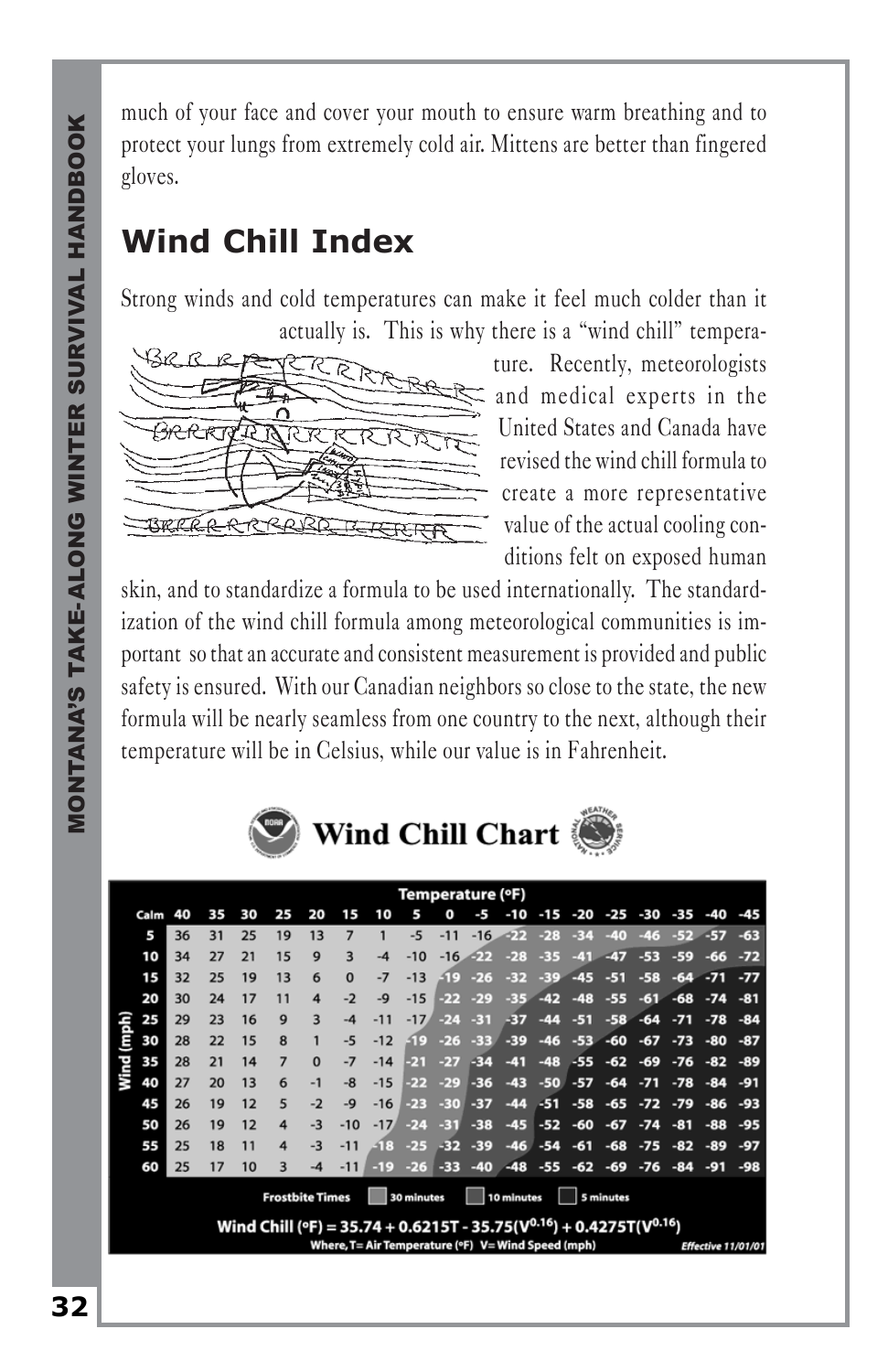## **Cold Weather Injuries**

Every winter many unnecessary deaths occur. Listed below are some rather chilling statistics.

#### **Winter deaths related to snow and ice:**

- ~ About 70 percent are automobile related
- $\odot$  About 25 percent are people caught out in the storm
- $\odot$  The majority are males and over 40 years old

#### **Winter deaths related to exposure to cold:**

~ 50 percent are under 60 years old

~ Over 75 percent are males

 $\odot$  About 20 percent occur in the home

#### **Wounds and Bleeding**

*Thanks to the United States Army and their Field Manual 21–76 "SURVIVAL," which serves as the source document for much of this section.*

Severe bleeding from any major blood vessel in the body is extremely dangerous; combine it with the effects of sub-zero weather, and the situation rapidly becomes life threatening. Loss of one quart of blood will cause moderate shock; loss of three quarts is usually fatal. External bleeding can be classified according to its source.

#### ARTERIAL

Arterial blood is that which is moving away from the heart. Bright red blood flows from the wound in spurts or pulses. Because of the pressure exerted by the heart, a large quantity can be lost in a short time. It is the most serious type of bleeding. If not controlled quickly, it can be fatal.

#### **VENOUS**

Venous blood is that which is returning to the heart and is usually dark red in color. Pressure is less than from the arteries, but bleeding can still be profuse.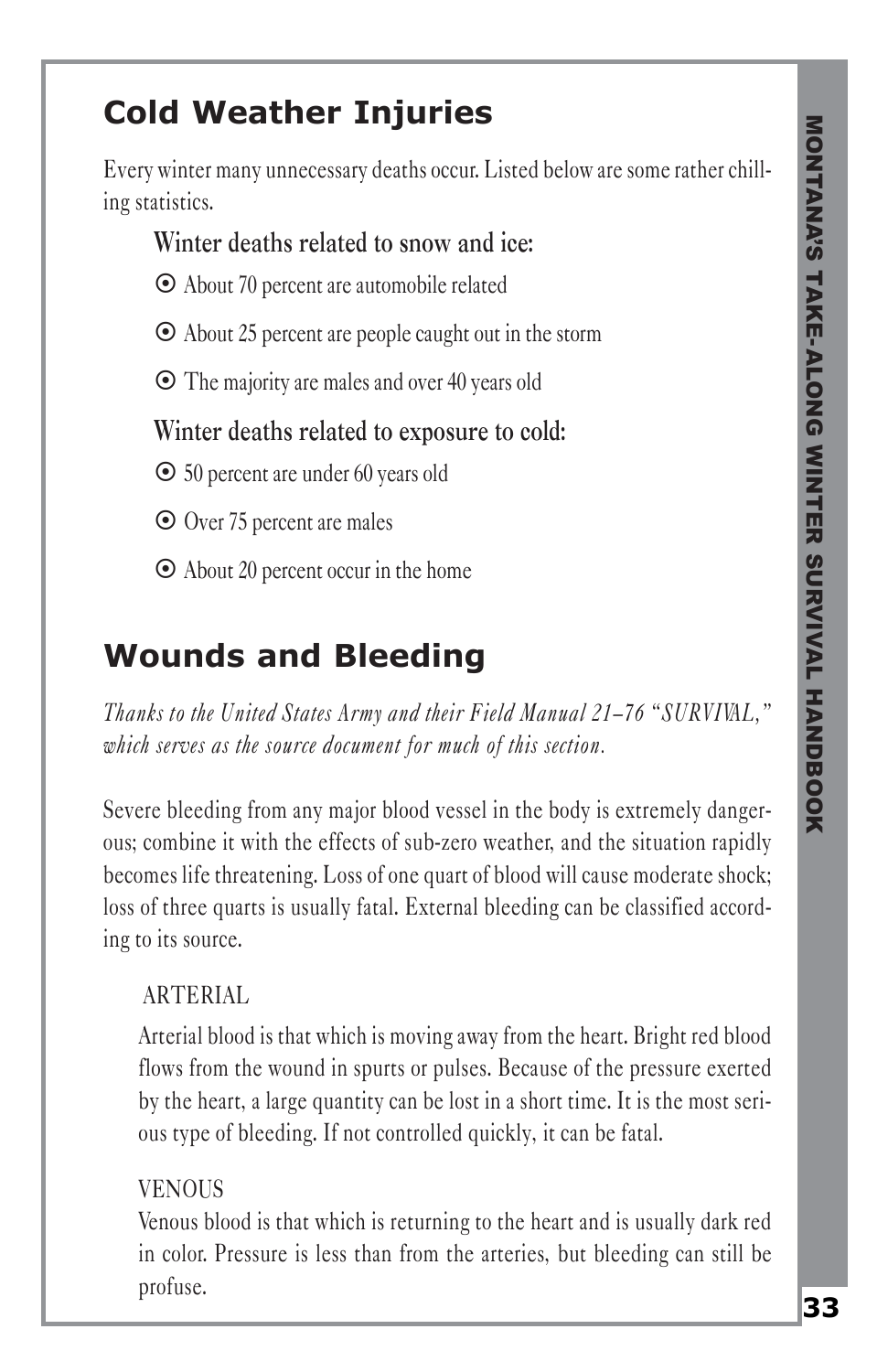#### CAPILLARY

Capillaries are very small and connect the arteries and the veins. Capillary bleeding is most common and occurs in minor scrapes and cuts. Blood flow is usually slow and oozing. This type of bleeding is not normally difficult to control.

#### **Control External Bleeding by Direct Pressure, Pressure Point Pressure, Elevation or Tourniquet.**

#### DIRECT PRESSURE

The most effective means of controlling external bleeding is by the application of pressure directly over the wound. Ready made pressure bandages can be purchased from medical supply stores and most drugstores. Add a pressure bandage to each of the first aid kits you have assembled. The bandage has a pressure pad and two long ties. Sterile gauze with a handkerchief or other field expedient measure can be used. The key here is not to waste time looking for the perfect items. If unsterile material must be used infection can be dealt with later.

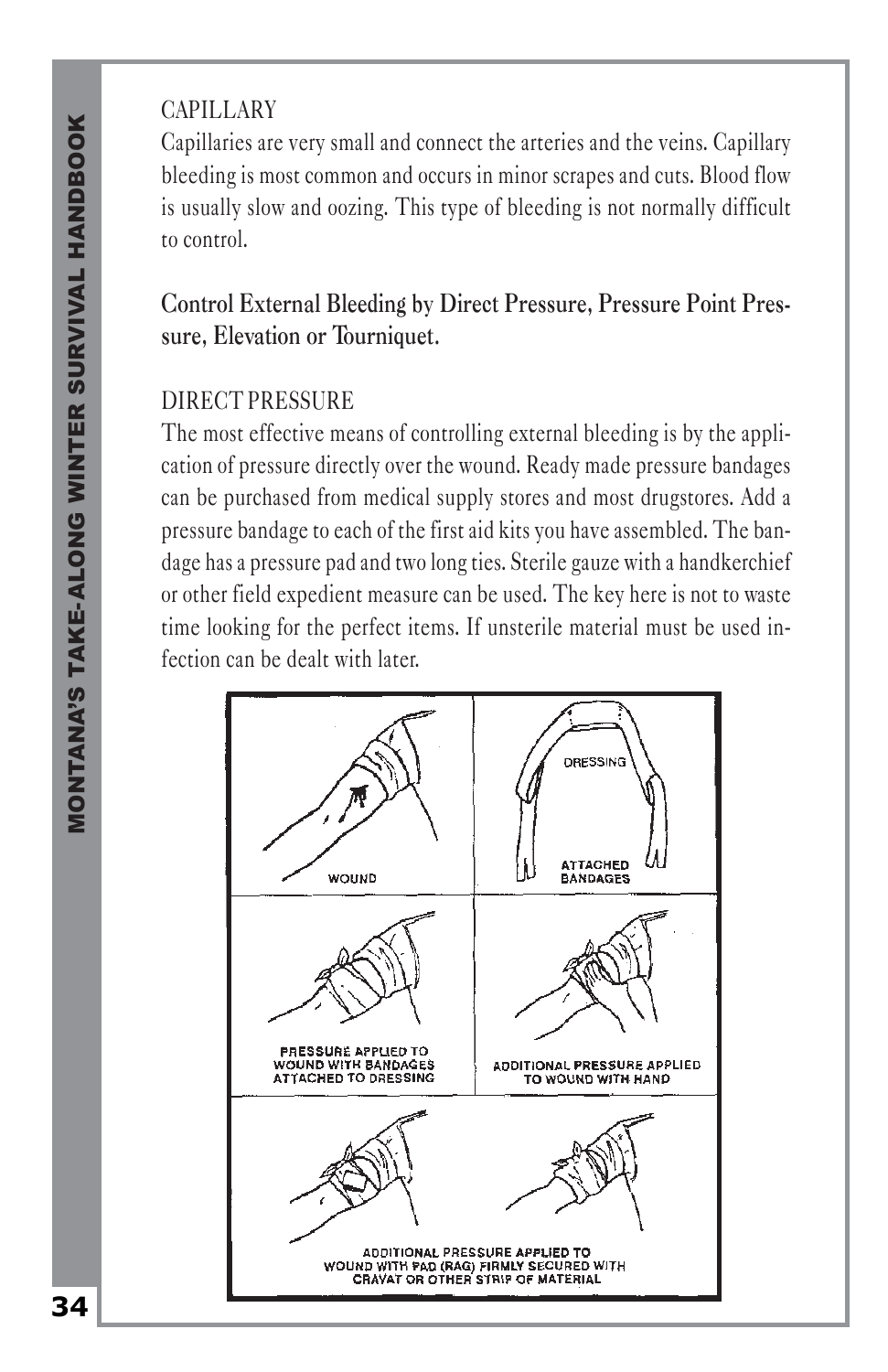Firm, even pressure should be applied to the bleeding point until the bleeding stops. Alternate application of and relaxation of pressure to determine if the bleeding has stopped is not desirable. Apply steady pressure up to 30 minutes. In most cases, this is sufficient time. Once a pressure bandage has been applied, it should not be removed. If the dressing becomes bloodsoaked, sufficient pressure was not generated, and additional pressure must be applied. This can be accomplished by adding pressure to the wound with the hand or with another bandage over the first. Elevation of the wounded area should be used in conjunction with the additional dressing. If no medical facility can be reached the bandage can be left in place up to two days, after which it can be removed, the wound inspected, and a smaller bandage applied.

#### ELEVATION OF THE WOUND

Raising an injured extremity as high above the level of the heart as possible slows blood loss by aiding the return of blood to the heart. Elevation alone will not control bleeding entirely; it must be accompanied by direct pressure over the wound.

#### TOURNIQUET

Use a tourniquet only when direct pressure over the bleeding point in conjunction with elevation of the extremity fails to control the bleeding. Application of direct pressure is so effective in the control of bleeding that the use of a tourniquet is rarely necessary.

#### *Furthermore, a tourniquet is not recommended for general use because of the following:*

- ~ A tourniquet, even properly applied, obstructs blood flow both to and from the wounded area, resulting in damage to all tissue. If the tourniquet is left in place too long, the damage to the tissue can progress to total gangrene with subsequent loss of the limb.
- ~ A tourniquet may obstruct venous flow without totally obstructing arterial flow, resulting in more profuse arterial bleeding than before the tourniquet was applied.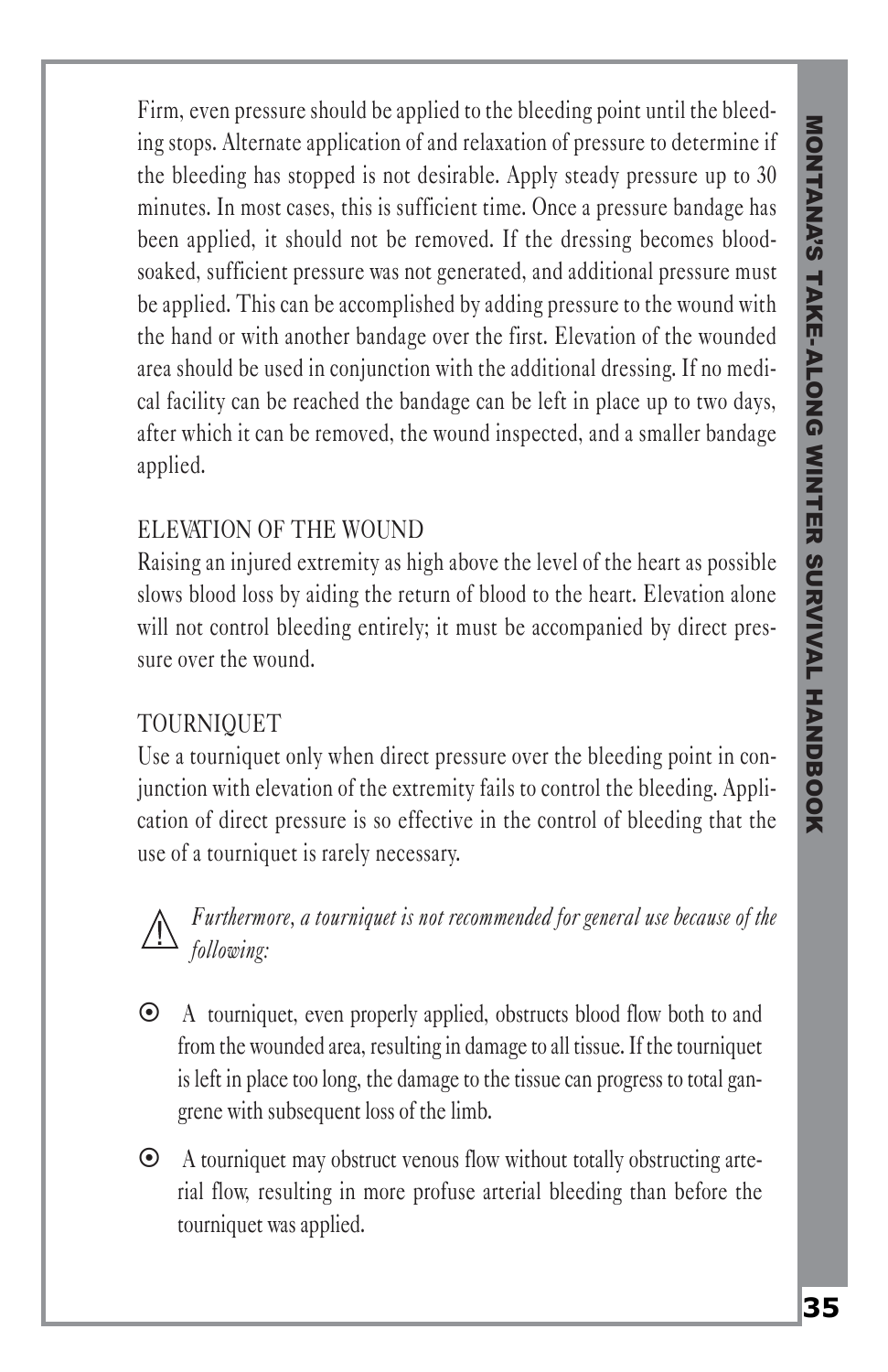#### IF YOU MUST USE A TOURNIQUET

You can improvise one from any strong, soft, pliable material such as gauze, a large handkerchief, a triangle bandage, a towel or other similar item. To minimize damage to nerves, blood vessels and other underlying tissues, the tourniquet should be 3 to 4 inches wide before it is wrapped around the extremity and at least 1 inch wide after it is tightened. Apply the tourniquet as follows:

Place the tourniquet around the extremity between the wound and the heart 2 to 4 inches above the wound site. Never place it directly over the wound or over a fracture. Using a stick as a handle to tighten the tourniquet, tightening only enough to stop the flow of blood. After tightening the tourniquet, bind the free end of the stick to the limb to prevent unwinding.

After you secure the tourniquet, clean and bandage the wound. A lone sur-

vivor does not remove or release the tourniquet. If a buddy is present he or she can release the tourniquet pressure every 10 to 15 minutes for 1 to 2 minutes to let blood flow to the rest of the extremity to prevent limb loss.

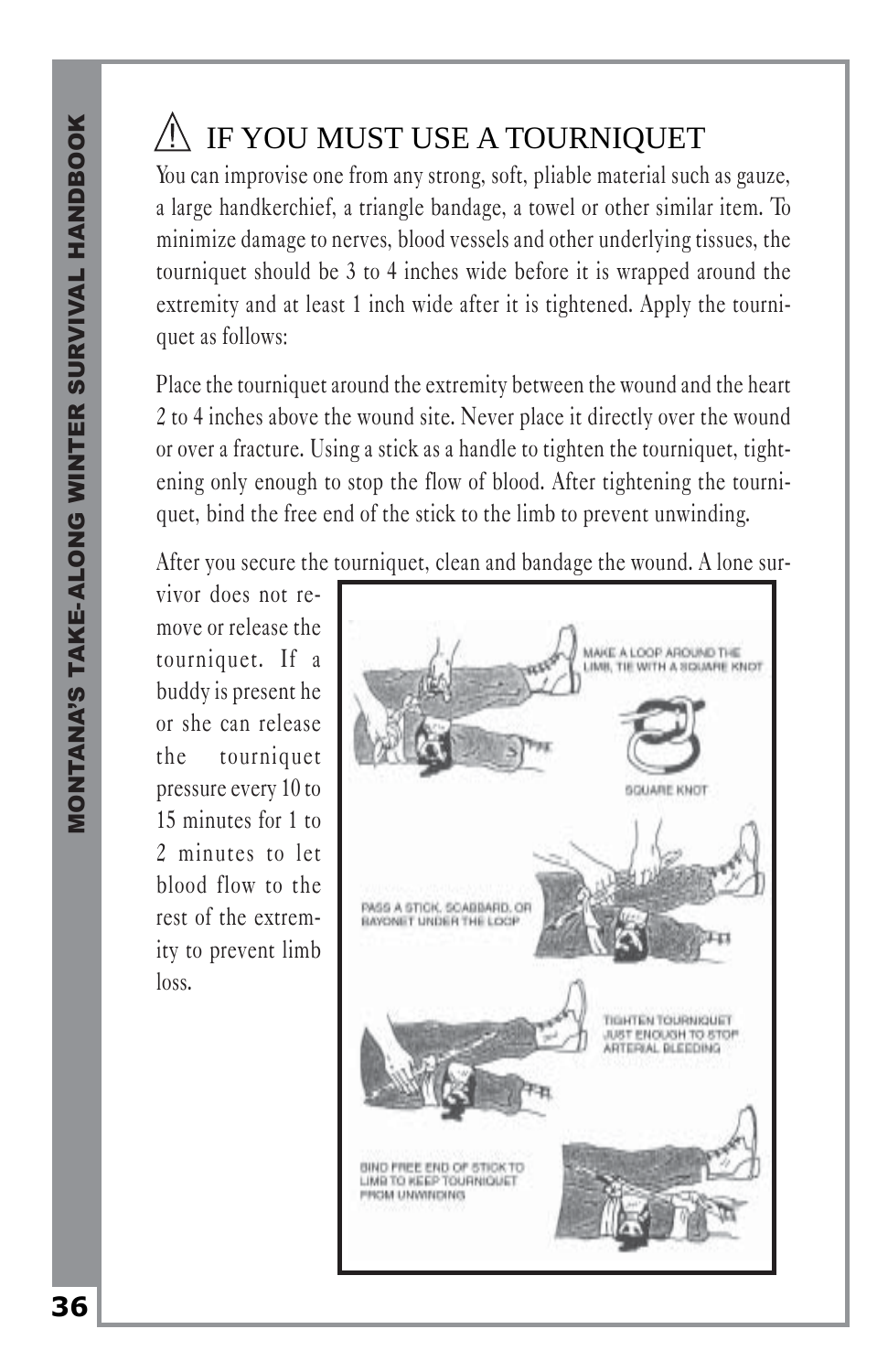#### **Hypothermia**

death in outdoor activities. Hypothermia is the lowering of body temperature under any conditions, although moisture, wind and cold most often are the leading causes. It is compounded by a combination of improper clothing, inadequate shelter and energy depletion. If body temperature goes below 95 degrees Fahrenheit, it continues to drop



at an ever-increasing rate. In a short time, the victim becomes unconscious and often the result is freezing to death.

#### **SYMPTOMS to watch for in our-TREATMENT for hypothermia: selves and companions are:**

- ~ Poor coordination—repeated stumbling, poor control of arms and legs.
- ~ Careless attitude, decreased attention span, daze and memory lapse.
- ~ Uncontrolled shivering, drowsiness, blurred speech, confusion.
- $\odot$  Weakness, slowing pace, inability to maintain muscle movement.
- ~ Disorientation and possible hallucinations and collapse.

- ~ Prevent further heat loss any way possible.
- $\odot$  In advanced hypothermia, the body cannot rewarm itself and must be rewarmed from external sources. (Give hot, sugary drinks if victim is conscious. Sharing body heat helps, especially inside blankets or a sleeping bag.)
- ~ Give mouth-to-mouth resuscitation if breathing stops.
- $\odot$  Furnish external heat slowly. Extremely fast heating can also cause damage, so use caution.
- ~ Recent medical guidance is not to encourage the patient to exercise.
- $\odot$  Do not allow the victim to drink any kind of alcohol.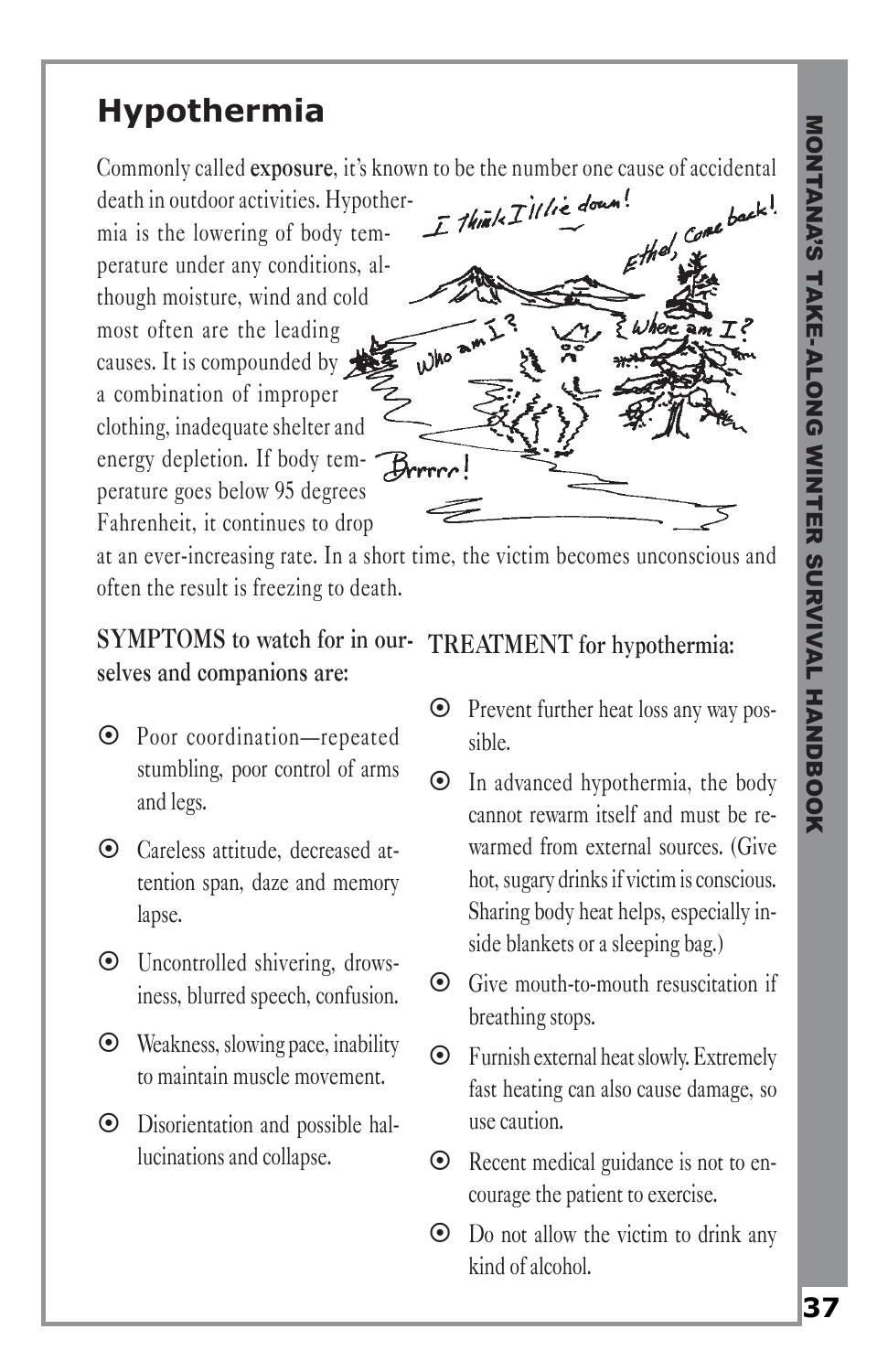#### **Carbon Monoxide Poisoning**

Carbon monoxide is a deadly, colorless and odorless gas which can be present when gasoline engines or stoves are operated in an area which is not properly ventilated, such as an automobile, tent, camper, etc. Usually there is no warning and no symptoms because carbon monoxide very subtly attacks the oxygen-carrying capability of the bloodstream. It may be recognized as dizziness, throbbing headaches or pounding pulse. You may recognize it in others as blue lips, sleepiness or muscle twitching. Fresh air is the immediate cure; in others you may have to apply artificial respiration. Prevention is proper ventilation.

#### **Frostbite**

Frostbite is a situation where ice crystals actually form in the victim's skin tissue. You can recognize it on others and maybe even yourself as grayish or yellow-white spots on the skin. Treatment is to restore warmth to the affected area, but not too rapidly. If hot water is available do not use hotter than 105 degrees. Do not rub frozen flesh or forcibly remove gloves or shoes. Above all, do not rub frozen area with snow.

#### **Snow Blindness**

Snow blindness is caused by unprotected eye exposure to the glare off snow and may be compounded by high altitude. Treatment of snow blindness is cold compresses, aspirin and bandages over the eyes for 16–20 hours. Prevention is the wearing of protective glasses.

# **Sunburn**

Sunburn can occur in snow country, especially high altitude. The injury can be very painful but responds well to treatment and time. Prevention is approved suntan lotions or sunscreens. Cover as much exposed skin as possible while outdoors.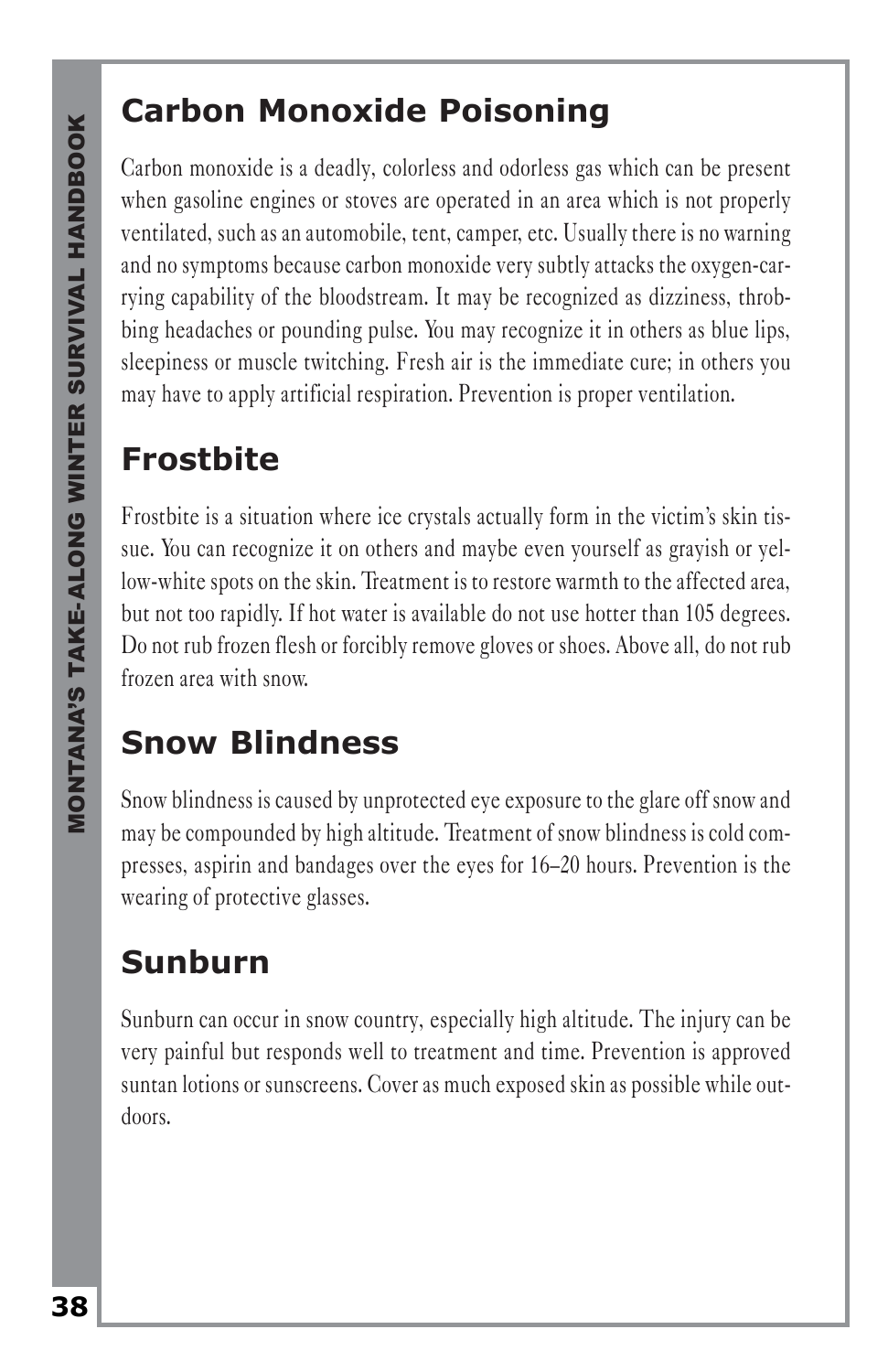#### **Protection for Pets**

#### **WHAT TO DO WITH PETS**

Many of us consider pets part of the family. Thanks to the Ralston Purina Company for providing these tips.



Winter poses special risks to pets. Give your pet a safer, healthier cold weather season by following these tips:

- Keep indoor pets in a dry, warm area free of drafts. Elevate your pet's bed off the floor.
- Provide outdoor dogs or cats with a dry, insulated pet house or shelter out of the wind. Staying warm demands extra calories, so feed your pet accordingly whenever temperatures drop. Bring your pet inside if the wind chill or other weather conditions become severe.
- Remove ice, salt and caked mud from your pet's paws and coat at once. Contact your veterinarian immediately if you suspect your pet has frostbite. Frostbitten skin may turn reddish, white or gray, and it may be scaly or sloughing.
- Cats and kittens often nap on car engines. Knock on the hood or honk the horn; then wait a few minutes before starting the car.
- Pets like the smell and taste of antifreeze, but even a small amount can kill them. Thoroughly clean up spills at once. Tightly close containers and store them where pets cannot get to them.
- Holiday paraphernalia can hurt pets. Cover or tack down electrical cords. Keep tinsel and glass ornaments out of reach. Read warnings on items like spray-on snow. Never put ribbon around a pet's neck or allow it to play with plastic or foil wrappings or six-pack beverage holders.
- Keep your pet on its regular diet. Holiday treats, such as chocolate and bones, can be harmful or toxic.
- Many plants—including Christmas rose, holly, mistletoe, philodendron and dieffenbachia—are toxic to pets. Keep them out of your pet's reach.
- Always have fresh, clean water available.



**Courtesy of your veterinarian and Ralston Purina Company**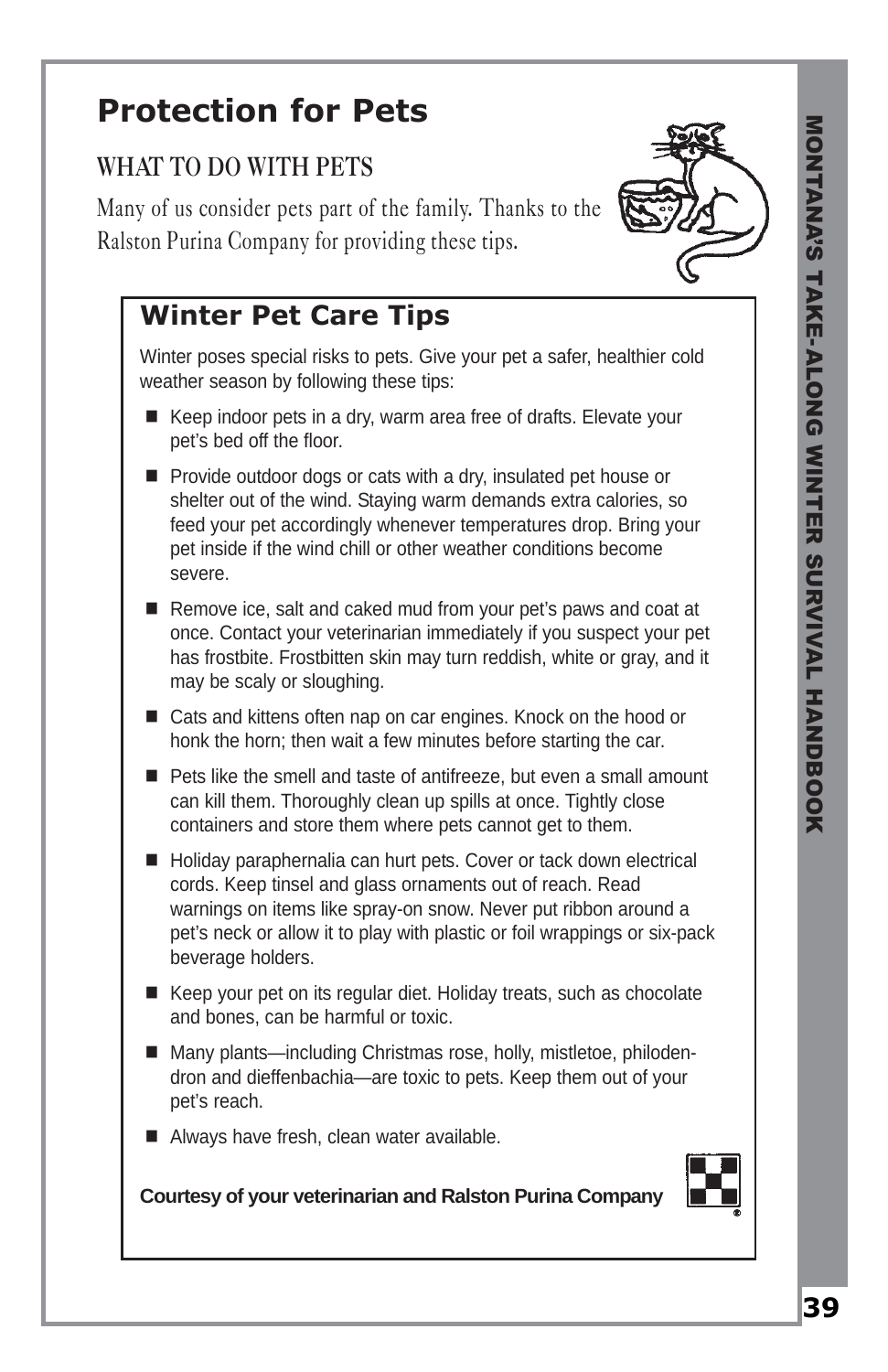#### **Protection for Livestock**

Blizzards take a terrible toll on livestock. For both humane and economic reasons, stockmen should take precautions in advance of severe winter storms.

 $\odot$  Move livestock, especially young livestock, into sheltered areas. Shelter belts, properly oriented and laid out, provide better protection for range cattle than shed-type shelters.



- ⊙ Sheds may cause cattle to overcrowd, with conse quent overheating and respiratory disorders. Cattle running in brush country or lowlands with timber usually survive all right if feed, water and salt are available.
- ~ Well-fed stock with a reserve nutrition supply will weather a blizzard much better than a herd which is fed only the minimum. It is recommended that stockmen check with their local county agent to determine the correct feed portion to ensure an adequate reserve.
- ~ Haul extra feed to feeding areas before the storm arrives. Storm duration is the largest determinant of livestock losses. If the storm lasts more than 48 hours, emergency feed methods may be required. Concentrates in the form of pellets or cakes are excellent for providing emergency rations.
- $\odot$  Autopsies of cattle killed by winter storms have shown the majority of deaths to be caused by dehydration, not cold or suffocation. Because cattle cannot eat enough snow to satisfy their water intake, stockmen are advised to use water tank heaters to provide livestock with water.
- ~ After a blizzard of several days duration, cattle that have been without salt frequently suffer from salt starvation. Take care also that stock do not get too much salt during the recovery period.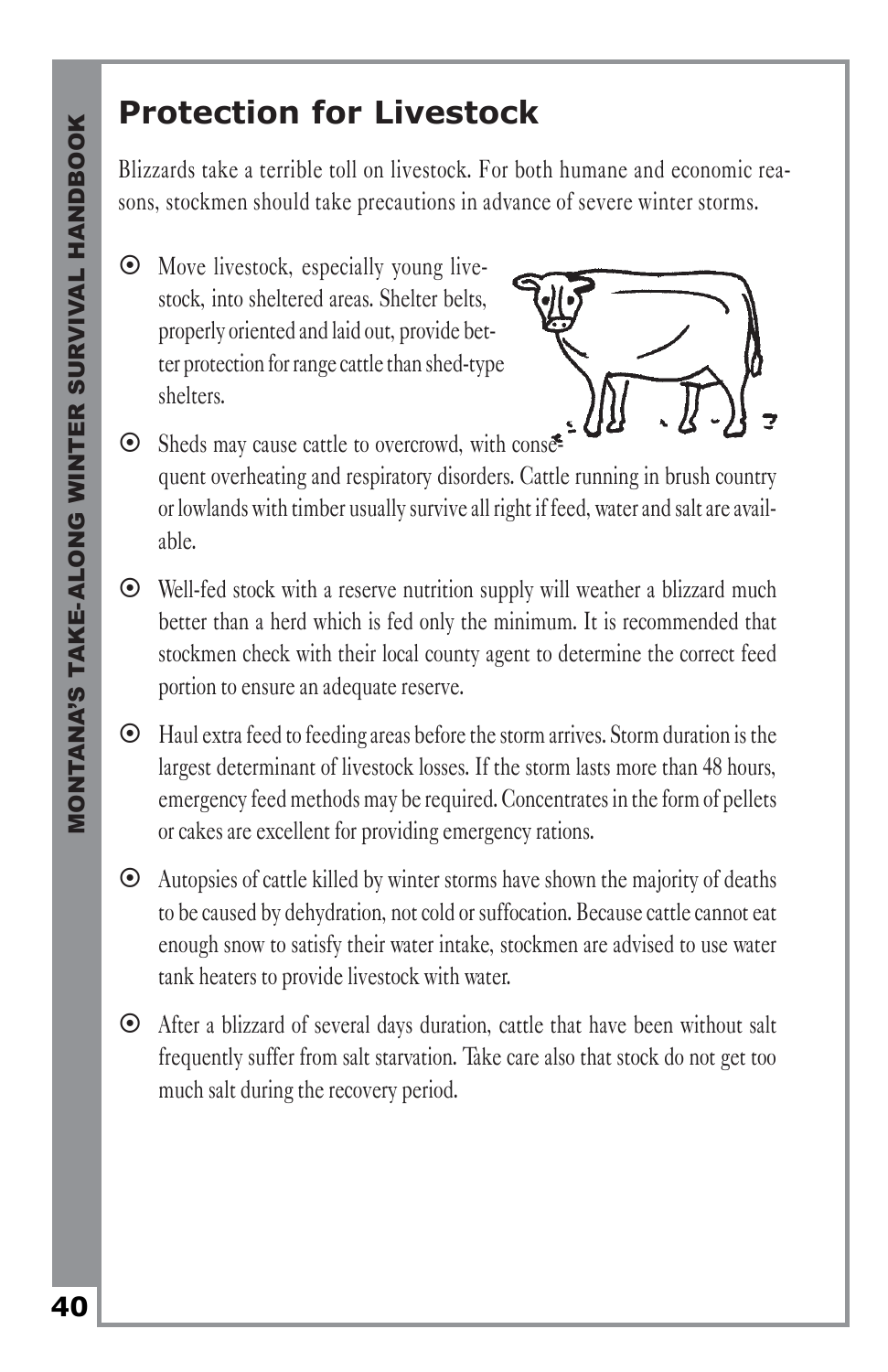### **Hazardous Materials Incident Tips**

Montana highways can be dangerous, icy thoroughfares during the winter. The chance of encountering a hazardous materials transportation incident greatly increases during winter-storm months. Here are a few personal safety tips to help keep you healthy.

- ~ Do not approach hazardous materials incidents unless you have been professionally trained to do so. You may become a victim!
- $\odot$  Report hazardous materials incidents by calling 911.
- ~ Ask your county DES Coordinator about Hazardous Materials Awareness training in your county.



Thanks to the following agencies for the information they shared with us during the research and production of this handbook.

- The Federal Emergency Management Agency
- U. S. Department of Commerce
- American Red Cross
- National Weather Service
- Montana Department of Transportation
- Ralston Purina Company
- Emergency Management Agencies of: North Dakota South Dakota Wyoming Washington

A special thanks goes to the United States Army who for twenty years gave the author of this booklet an opportunity to learn much of this information first hand.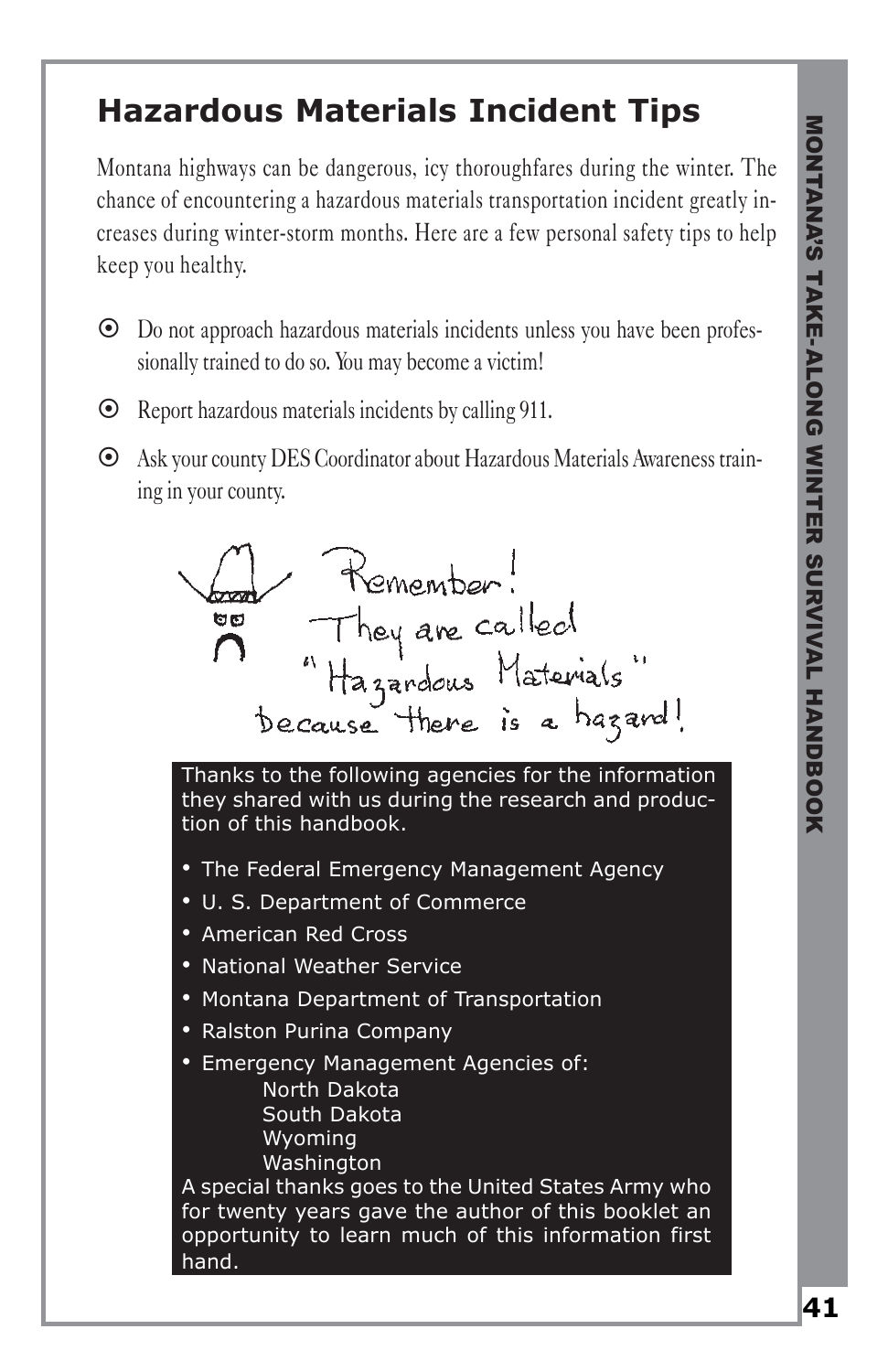# **NOTES:**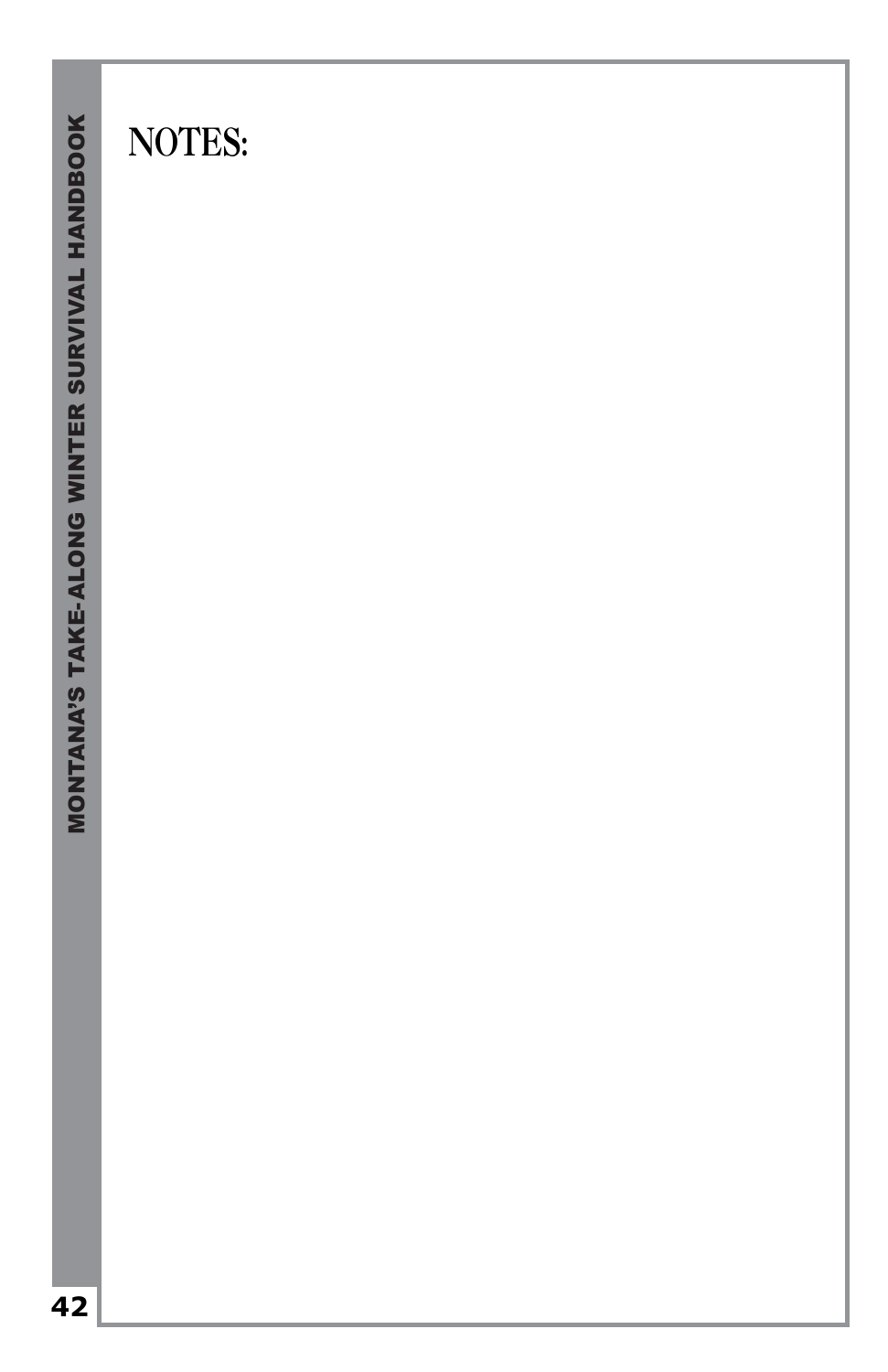# **NOTES:**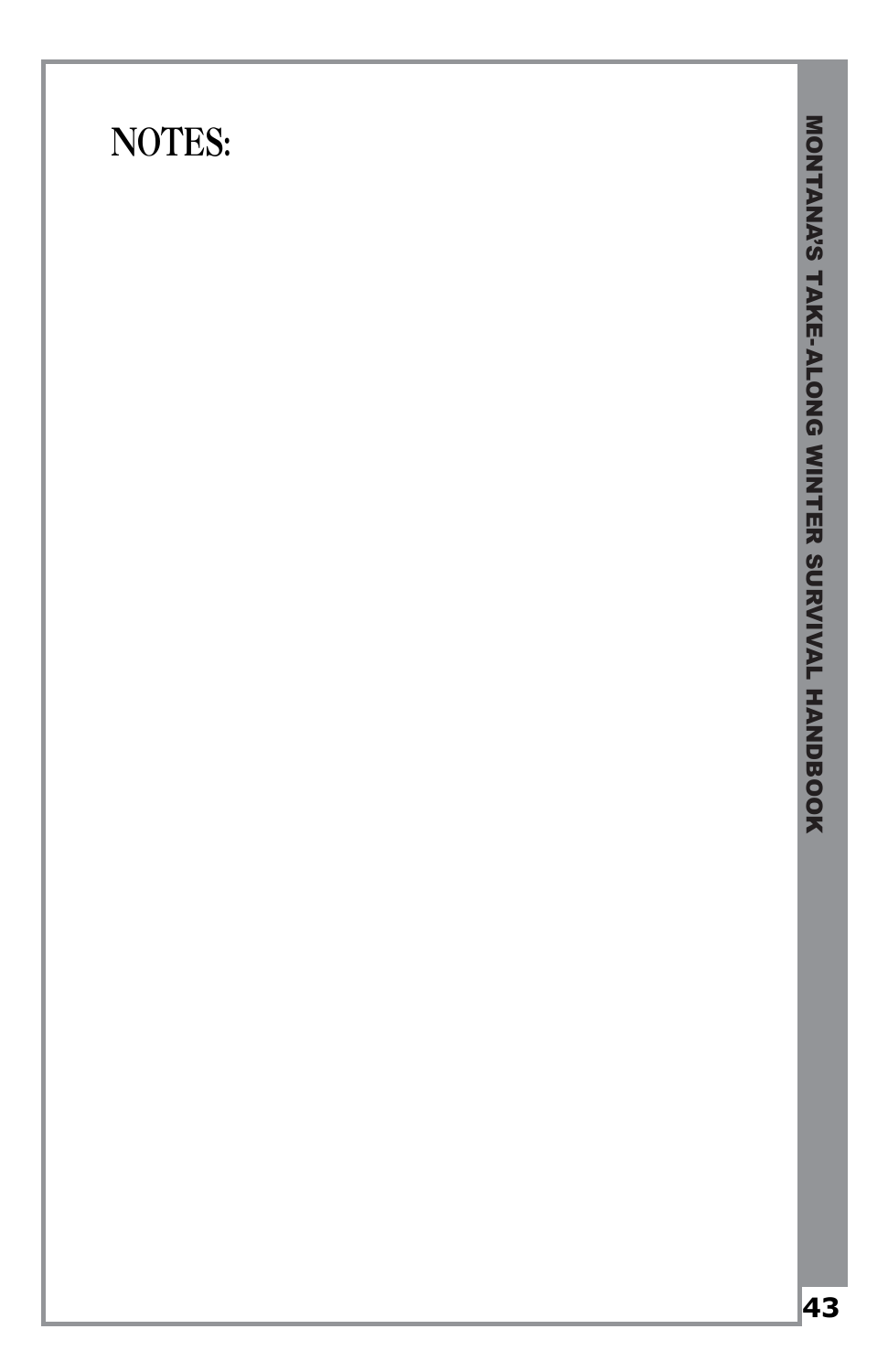# **NOTES:**